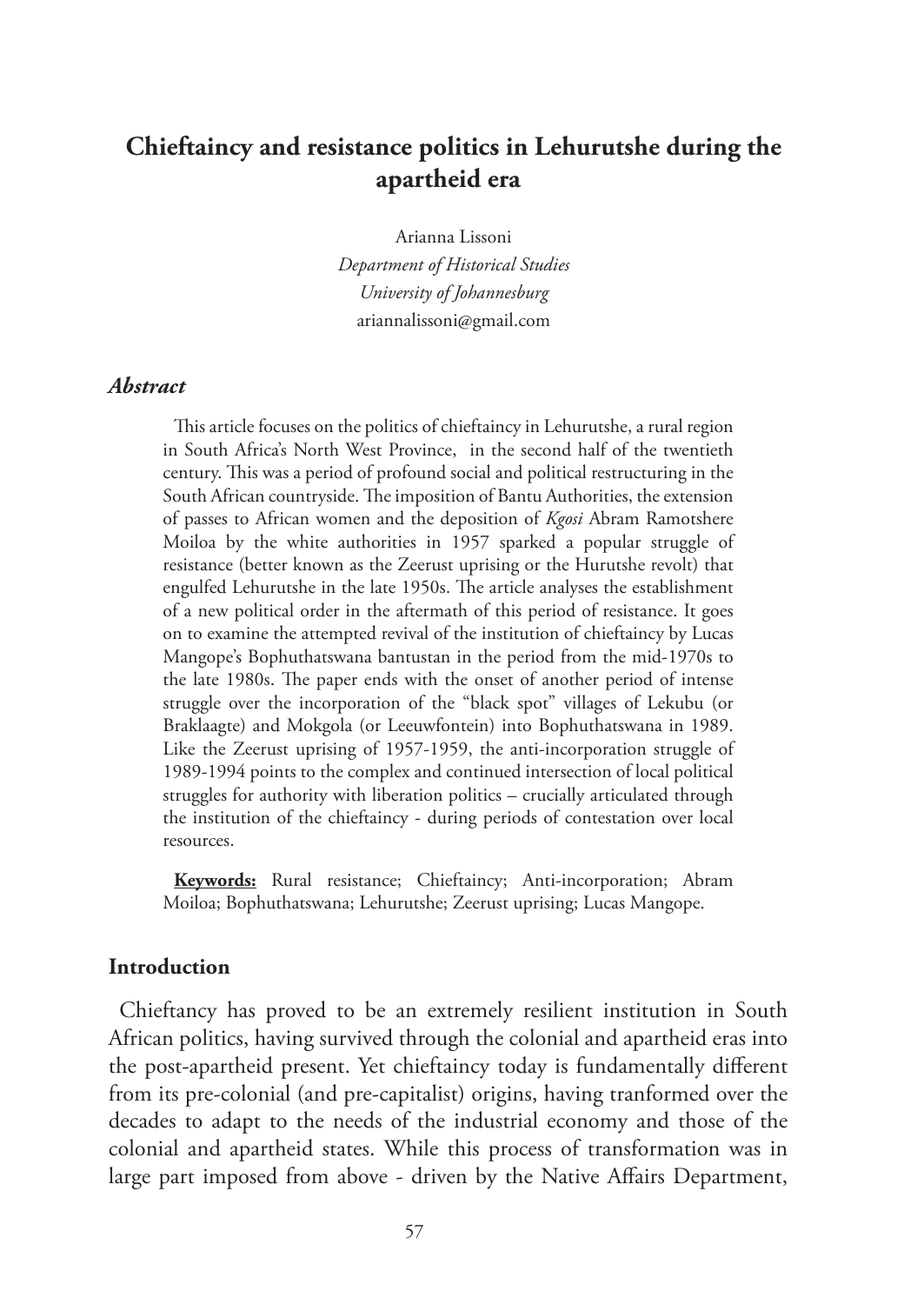the Department of Bantu Administration, and "homeland" and bantustan administrations – it was also to some extent shaped from below - by the chiefs themselves, rural elites and their constituencies. The bureaucraticisation of chiefly rule begun by the settler colonial state was continued and expanded by the National Party through its social engineering programme of apartheid, which turned chiefs into salaried government officials responsible for the implementation of apartheid policies.<sup>1</sup> However, the cooption of chiefs by the colonial and apartheid regimes, which sometimes led to their popular rejection, did not, as William Beinart argued, necessarily "mean that the institution of chieftaincy was no longer of importance in the rural areas".<sup>2</sup> Rather, chiefly politics and its symbols continued to be one most important structures for local political mobilisation in the creation of a rural political order.3

This article follows the trajectory of chiefly politics in a rural region called Lehurutshe during the apartheid era and at its articulation with resistance politics at particular historical conjunctures. Lehurutshe was one of South Africa's native reserves and was formerly known as Moiloa's Reserve. During apartheid it became part of the Bophuthatswana bantustan, and was finally incorporated into the new South Africa after 1994, forming part of the North West Province. The imposition of Bantu Authorities, the extension of passes to African women and the deposition of *Kgosi* Abram Ramotshere Moiloa by the white authorities in 1957 sparked a popular struggle of resistance (better known as the Zeerust uprising or the Hurutshe revolt) that engulfed Lehurutshe in the late 1950s. The article charts the establishment of a new political order in the aftermath of this period of resistance. It goes on to examine the attempted revival of the institution of chieftaincy by Lucas Mangope's Bophuthatswana bantustan in the period from the mid-1970s to the late 1980s. The paper ends with the onset of another period of intense struggle over the incorporation of the "black spot" villages of Lekubu (or Braklaagte) and Mokgola (or Leeuwfontein) into Bophuthatswana in 1989. Like the Zeerust uprising of 1957-1959, the anti-incorporation struggle of 1989-1994 points to the complex and continued intersection of local struggles for authority with resistance and liberation politics – crucially articulated through the institution of the chieftaincy - during periods of contestation

<sup>1</sup> See B Oomen, "'We must now go back to our history': Retraditionalisation in a Northern Province chieftaincy", African Studies, 59 (1), 2000, pp. 71-95.

<sup>2</sup> W Beinart, "Chieftaincy and the concept of articulation: South Africa, ca. 1900-1950", *Canadian Journal of African Historical Studies*, 19 (1), 1985, p. 96.

<sup>3</sup> W Beinart, "Chieftaincy and the concept of articulation…".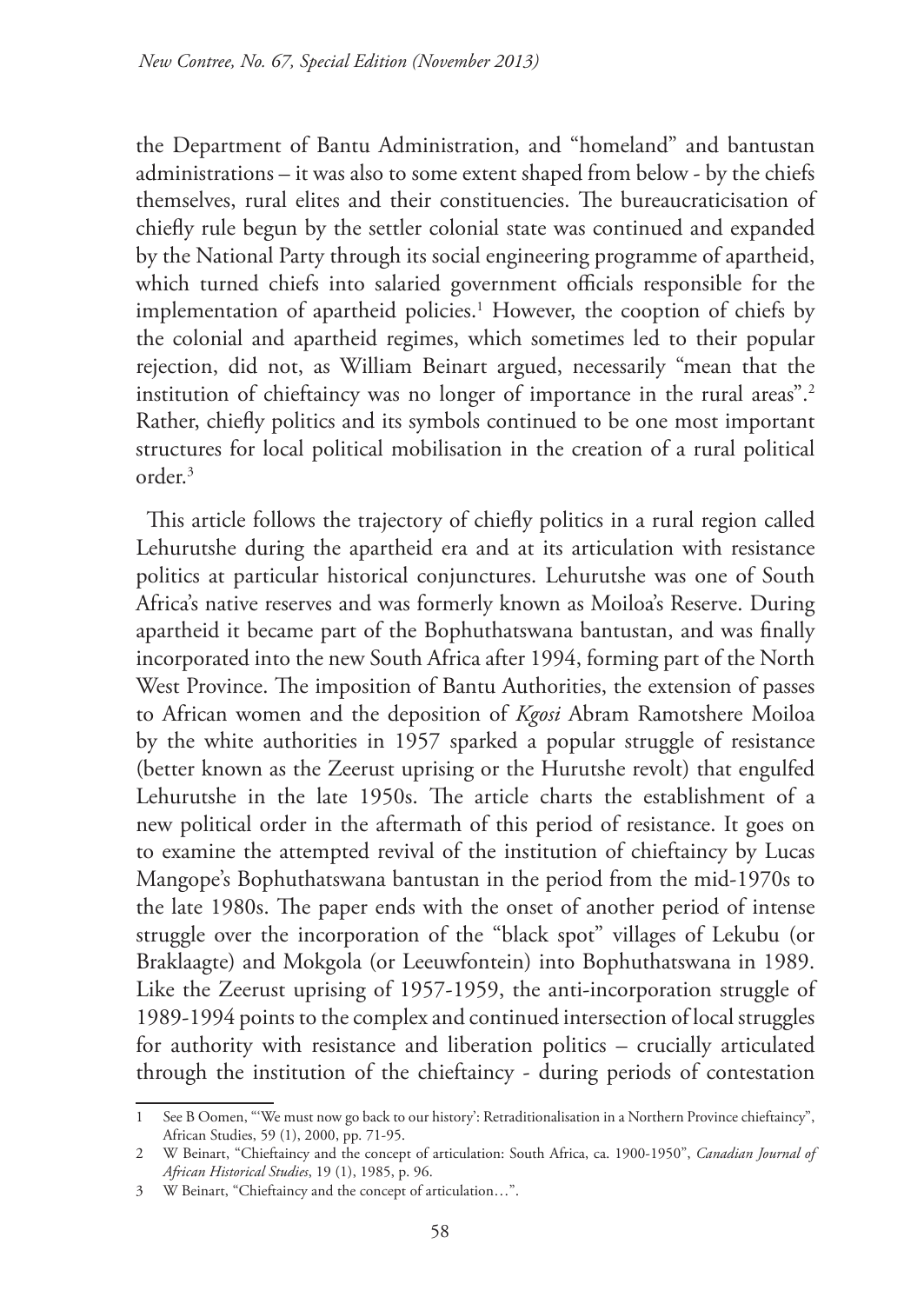over local resources.

## **"You Are Chief No Longer": Abram Moiloa and the Zeerust Uprising**

On 4 April 1957, Abram Ramotshere Moiloa,<sup>4</sup> *kgosi* of the Bahurutshe ba ga Moiloa in the village of Dinokana in Lehurutshe, convened a public meeting or *pitso* by order of the Native Commissioner in Zeerust. The Chief Regional Native Commissioner from Potchefstroom was going to address his constituency. According to Father Charles Hooper, the Anglican priest of the Zeerust diocese at the time, when the Commmissioner arrived at the Dinokana *kgotla* that morning, he told *Kgosi* Moiloa:5

Is that […] the chair of the Chief in which you are sitting?

Abram said it was.

Then get out of that chair. Go and sit there. Behind that man. You are Chief no longer. You are deposed. In fourteen days be out of this village. Without the permission of the Native Commissioner you are not to return. Understand?

Abram Moiloa had for a long time been "a thorn in the flesh"6 of the Native Affairs Department and his troubles with the white authorities dated as far back as his appointment in 1932.<sup>7</sup> According to a long list of complaints compiled in 1956 by the Zeerust native commissioner, Carl Ritcher, Moiloa had "openly endeavoured to prevent the enforcement of the Bantu Education Act" and "prevented the establishment of tribal authorities" in the area. Moreover, he had failed "to render assistance to officers of the Government". (Of the then Minister of Native Affairs, Moiloa is reported to have said: "Who the hell is Verwoerd? He is just a Minister under Ministers".)8

<sup>4</sup> The name is spelt both Moiloa (old orthography) and Moilwa (modern orthography). The old spelling of the name is used here in accordance with the preference expressed by the owners of the name. Interview with Goloatshwene George Moiloa, Johannesburg, 8 April 2009.

<sup>5</sup> C Hooper, *Brief authority* (London, Collins, 1960), p. 154.

<sup>6</sup> National Archives of South Africa (hereafter NASA), NTS 326 40/55, Letter from the Chief Native Commissioner, Potchefstroom, to the Secretary for Native Affairs, Pretoria, 12 December 1955.

<sup>7</sup> As early as 1939, the Native Commissioner in Zeerust recommended Moiloa's dismissal on grounds of 'neglect or perhaps wilful refusal to carry out his administrative duties', but no action was taken in the end. A major issue of disagreement between Moiloa and the native commissioner was around the establishment of a new school in Dinokana. The *kgosi* objected to the school falling under the control of the Lutheran missionary in the area, Reverend Jensen, who already controlled the existing school in Dinokana, and wanted for the new school to be a tribal school under his authority. NASA, NTS 326 40/55, Letter from the Assistant Native Commissioner, WOH Menge, Zeerust, to the Chief Native Commissioner, Pretoria, 25 September 1939.

<sup>8</sup> NASA, NTS 326 40/55, Letter from the Native Commissioner, Zeerust, to Chief Abram Moiloa, Dinokana, 7 September 1956.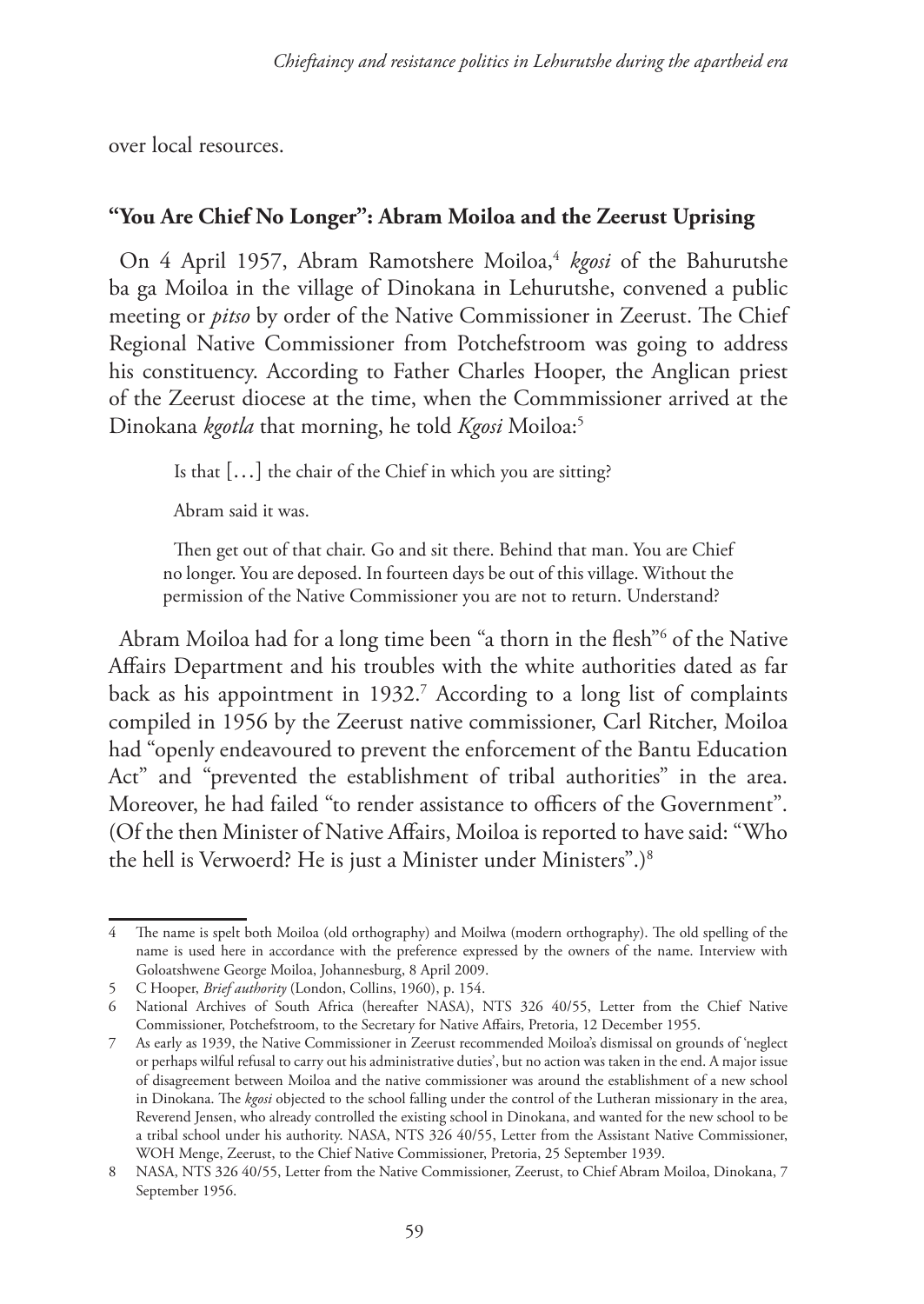The *kgosi*'s lack of cooperation on the issue of women's passes finally sealed his fate. The introduction of passes for women had been given what a tepid reception: as one woman sarcastically put it, "We get them cash with order. Their order – our cash!"9 On 1 April 1957 a special pass unit arrived in Dinokana with the purpose of issuing the new reference books. In front of an audience of approximately 1,000 women, the native commissioner asked Moiloa "to use his power to influence the people". But the *kgosi* simply told "the crowd that they have now heard what the Native Commissioner had to say".<sup>10</sup> Only 70 passes were taken out; three days later, Moiloa was deposed.

Far from coercing the women of Lehurutshe into carrying passes, Moiloa's summary deposition triggered intense and protracted protests in the form of boycotts, pass-burnings and - in the face of police brutality and heavy sanctions inflicted upon the resisters - retaliatory arson. Thousands of people were displaced during this prolonged period of upheaval, which is more famously known as the Zeerust uprising or the Hurutshe revolt.<sup>11</sup> As with other instances of rural rebellion taking place in various parts of the country between  $1940$  and the mid- $1960s$ ,<sup>12</sup> the government was only able to suppress the resistance through violence. The years 1957-1959 are still remembered today as "Van Rooyen's era", named after the officer in charge of the infamous Mobile Column, a special police unit sent by Pretoria to deal specifically with rural unrest.13 By mid-1959, brutal police violence and persecution, supported by "collaborative" *dikgosi* and their militias, had by and large quashed the uprising.

A government-appointed commission of enquiry headed by Judge Harry Balk explained the unrest in Zeerust as a "consequence of organised and deliberate campaigns by the African National Congress" (ANC) and communist "agitators" responsible for manipulating some of the *dikgosi*. 14 On 28 February

<sup>9</sup> C Hooper, *Brief authority*, p. 152.

<sup>10</sup> NASA, NTS 326 40/55, Letter to the Kgosi Native Commissioner, Potchefstroom, from the Senior Information Official, 3 April 1957. Translated from Afrikaans by E Coetzee.

<sup>11</sup> For more on Abram's dismissal and the Hurutshe revolt, the unfolding of which is described in great detail in C Hooper's *Brief authority*. See also T Lodge, *Black politics in South Africa since 1945* (Johannesburg, Ravan Press, 1983); S Zondi, "Peasant struggles in the 1950s: GaMatlala and Zeerust", SADET (ed.), *The road to democracy in South Africa, Vol. 1, 1960-1970* (Cape Town, Zebra Press, 2004); J Fairbairn, "Zeerust: A profile of resistance", *Africa South*, 1958, pp. 30-38; A Manson, *The troubles of chief Abram Moilwa, The Hurutshe resistance of 1954-1958* (Johannesburg, South African Institute of Race Relations, 1983).

<sup>12</sup> The Sekhukhuneland revolt in particular bears many similarities with the Hurutshe resistance. See P Delius, *A lion amongst the cattle: Reconstruction and resistance in the Northern Transvaal* (Johannesburg, Ravan Press, 1996).

<sup>13</sup> Interview, Pupsey Sebogodi/Lekubu, 14 November 2008.

<sup>14</sup> NASA, URU 3768, Prime Minister's Office, Minute No. 359, 26 February 1958; NASA, NTS 326 40/55.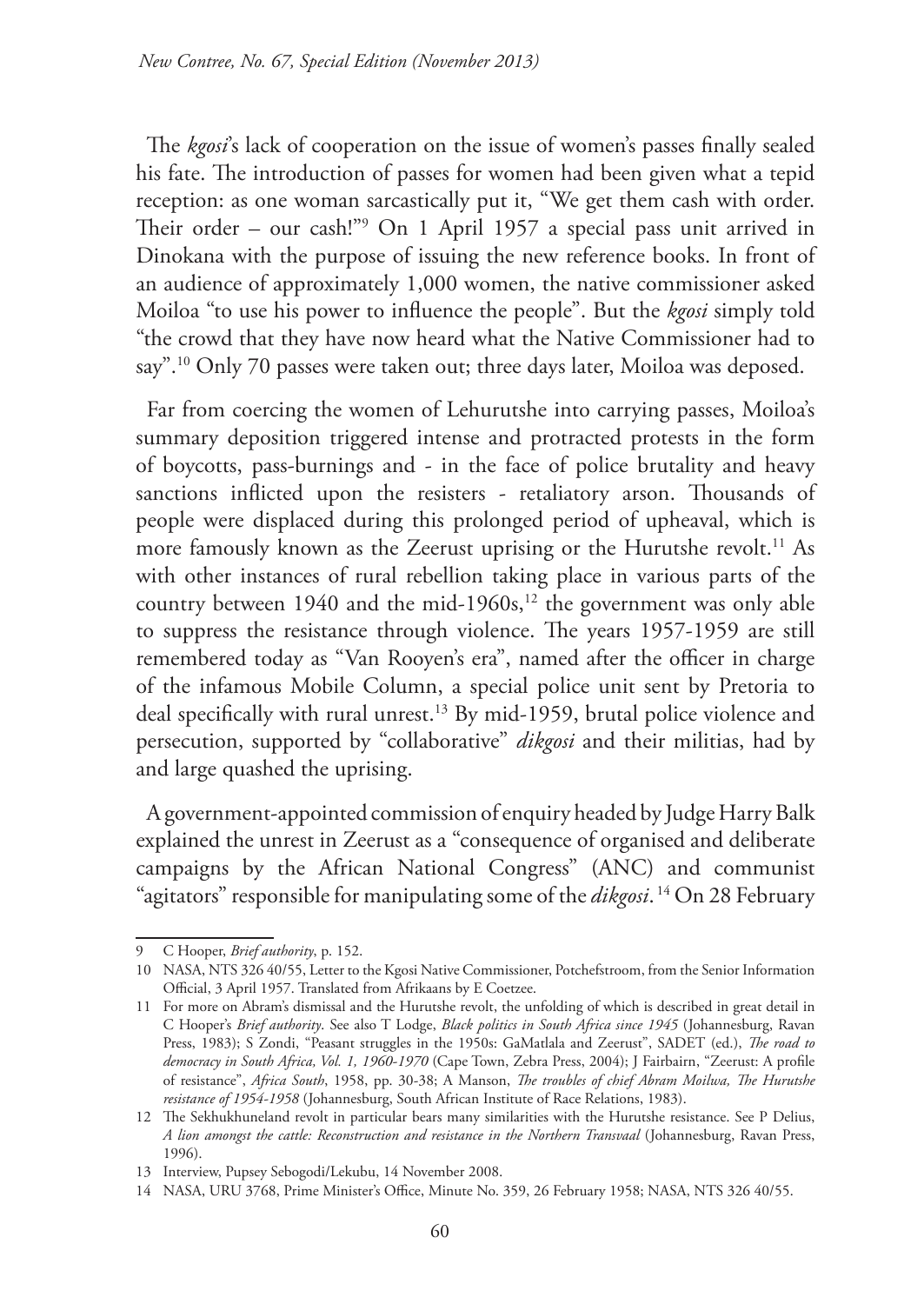1958, the ANC was outlawed in the Marico (and the Soutpansberg district in the northern Transvaal) through proclamation by Government Gazette. As well as ANC membership, now punishable with fines and/or imprisonment, the display of Congress slogans and salutes, including the thumbs-up sign, became illegal. The banning, which came two years prior to the well-known ANC (and Pan Africanist Congress) countrywide banning in the aftermath of the Sharpeville shootings of March 1960 that achieved the status of watershed moment in South African history, went largely unnoticed at the time. While it failed to send "a shudder of apprehension through the ANC in the whole country", wrote Can Themba in an article in *Drum*, it did give "Congress a name and a local habitation".15

Moreover, the Balk Commission recommended in its findings that the deposed *kgosi*, Abram Moiloa, be banished from Lehurutshe. Moiloa had initially been ordered to the Ventersdorp District, but after the death of his wife in late 1957 he had gone back to Dinokana. According to the Zeerust native commissioner, Moiloa's return continued to breed an "unhealthy atmosphere".16 Therefore the Balk Commission advised that *kgosi* Moiloa "should forthwith be moved much further away, preferably to a Nguni area [...] as a matter of policy dictated by the Native view that 'Once a Chief, always a Chief'." An order for Moiloa's removal to the District of Victoria East in the Cape Province was promptly issued on 26 February 1958.Before the order could be delivered to him, however, Moiloa had gone into hiding.<sup>17</sup> He subsequently escaped to what was then Bechuanaland (Botswana), where he was to remain in exile for more than fifteen years.

Removal orders were also issued against a number of known local ANC activists.18 Kenneth Mosenyi was banished to the Msinga District, David Moiloa to the Eshowe District and Abraham Mogale to the Ngwavuma District – all in the Natal Province.19 Abram Moiloa's uncle, Boas, was banished to King William's Town in the Eastern Cape after he had refused to testify against the *kgosi* and to take over the chieftaincy.<sup>20</sup> Mosenyi had become an

20 *Drum*, July 1957.

<sup>15</sup> *Drum*, May 1958.

<sup>16</sup> NASA, NTS 326 40/55, Letter to the Chief Native Commissioner, Potchefstroom, from the Native Commissioner, Zeerust, 11 December 1957.

<sup>17</sup> NASA, URU 3768, Prime Minister's Office, Minute No. 360, 26 February 1958.

<sup>18</sup> See also A Manson and B Mbenga, 'The ANC in the Western Transvaal/Northern Cape platteland: Patterns of diffusion and support for Congress in a rural setting, *South African Historical Journal*, 64 (3), 2001, pp. 472- 493. The stories of those politically banished from Lehurutshe have also been told in S Badat's *The forgotten people: Political banishment under apartheid* (Auckland Park, Jacana Media, 2012), pp. 72-86.

<sup>19</sup> NASA, URU 3768, Prime Minister's Office, Minute No. 361, 26 February 1958.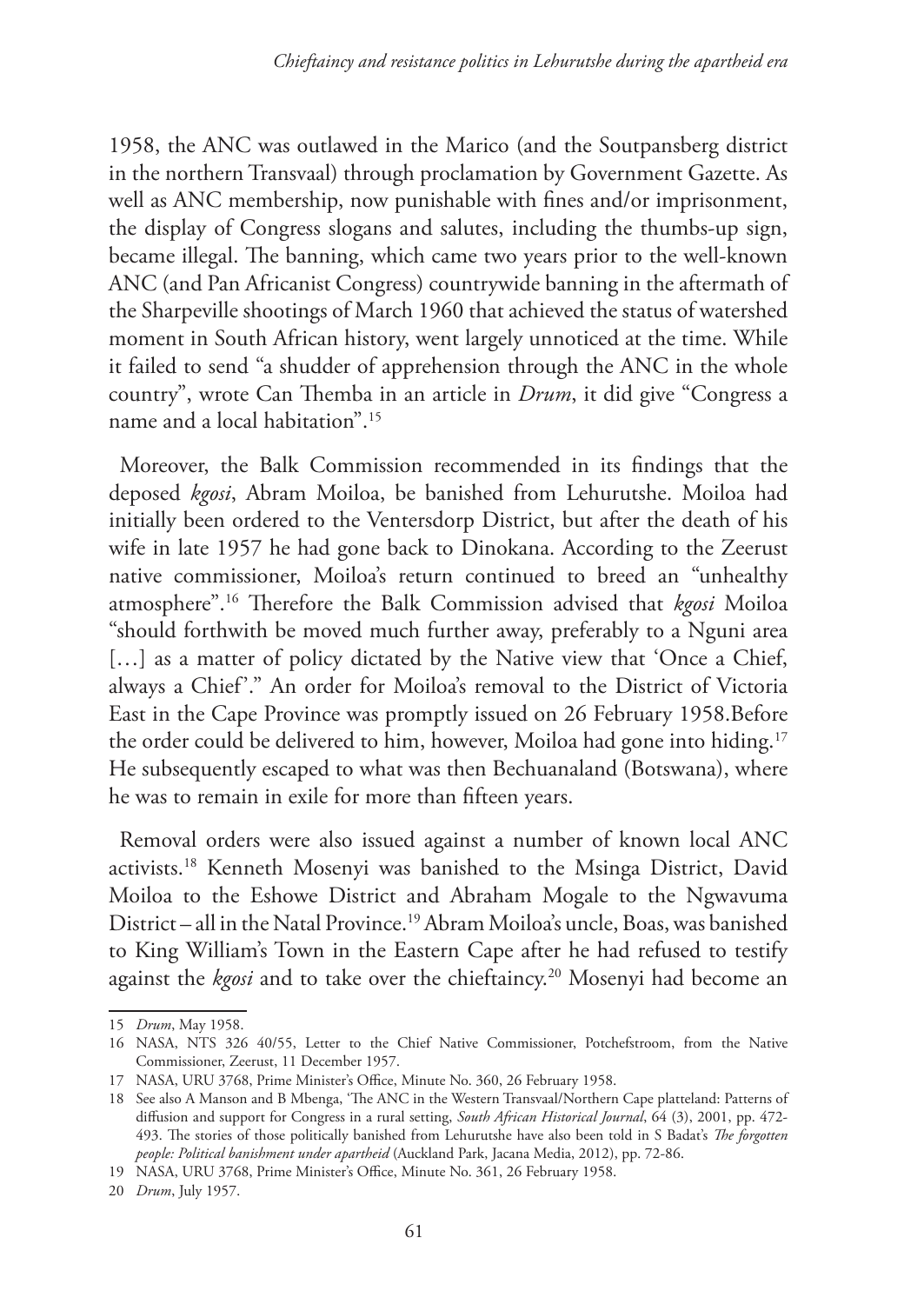active ANC supporter in 1950 while he was working in Johannesburg. In the early 1950s he had been secretary of the ANC Orlando Branch took part in the 1955 Congress of the People. In 1953 he had returned to Dinokana, his birthplace, where he began to mobilise locally for the ANC. He became one of Abram Moiloa's close advisors and on several occasions he accompanied the *kgosi* to political meetings in Johannesburg. In his testimony to the Balk Commission, Mosenyi defiantly declared: 21

I am a member of the African National Congress even now. I have no intention of ceasing to be a member... I know people say that women taking reference books will pay taxes. I say that it is fitting that they should say so. In future it will be so.

David Moiloa of Lekubu was identified by the commission as another "troublemaker". He had been an ANC member since the 1940s and was viewed as having "started" the ANC in the area. He had been listed as a communist under the Suppression of Communism Act of 1950 and had been arrested in Johannesburg for taking part in the Defiance Campaign.<sup>22</sup> The secretary of the Moiloa's Reserve Local Council, Abraham Mogale, was also singled out for his alleged hostility towards the native commissioner, his opposition to the installation of a tribal authority, and his collaboration with Shulamith Muller's firm of lawyers in Johannesburg, who had taken up the defence of the resisters. He was dismissed for misconduct and then banished.23

While the motivation for the Zeerust uprising was a local one, the resistance was also linked to the national, urban-based political movements through migrants from the area working in the cities and their associations, like the Bahurutshe Association (a migrant workers' organisation similar to Sebatakgomo).<sup>24</sup> The intersection of African nationalist with local politics thus had the effect of further polarising the resistance. The leadership of the ANC looked with keen interest at instances of rural rebellion because of their potential in the broader fight against apartheid. Yet, the ANC was perceived at the time as having failed to provide enough assistance for the Hurutshe

<sup>21</sup> NASA, URU 3768, Prime Minister's Office, Minute No. 361, 26 February 1958, Addendum: Kenneth Mosenyi. See also NASA, NTS 326 40/55, Memorandum: Kenneth Mosenye [n.d.].

<sup>22</sup> NASA, URU 3768, Prime Minister's Office, Minute No. 361, 26 February 1958, Addendum: David Moiloa.

<sup>23</sup> NASA, URU 3768, Prime Minister's Office, Minute No. 361, 26 February 1958, Addendum: Abraham Mogale.

<sup>24</sup> P Delius, "Migrant Organization, the ANC and the Sekhukhuneland revolt", *Journal of Southern African Studies*, 15 (4), 1989, pp. 581-615; "Sebatakgomo and the Zoutpansberg Balemi Association: The ANC, the Communist Party and rural organization, 1939-55", *Journal of African History*, 34 (2), 1993, pp. 293-313.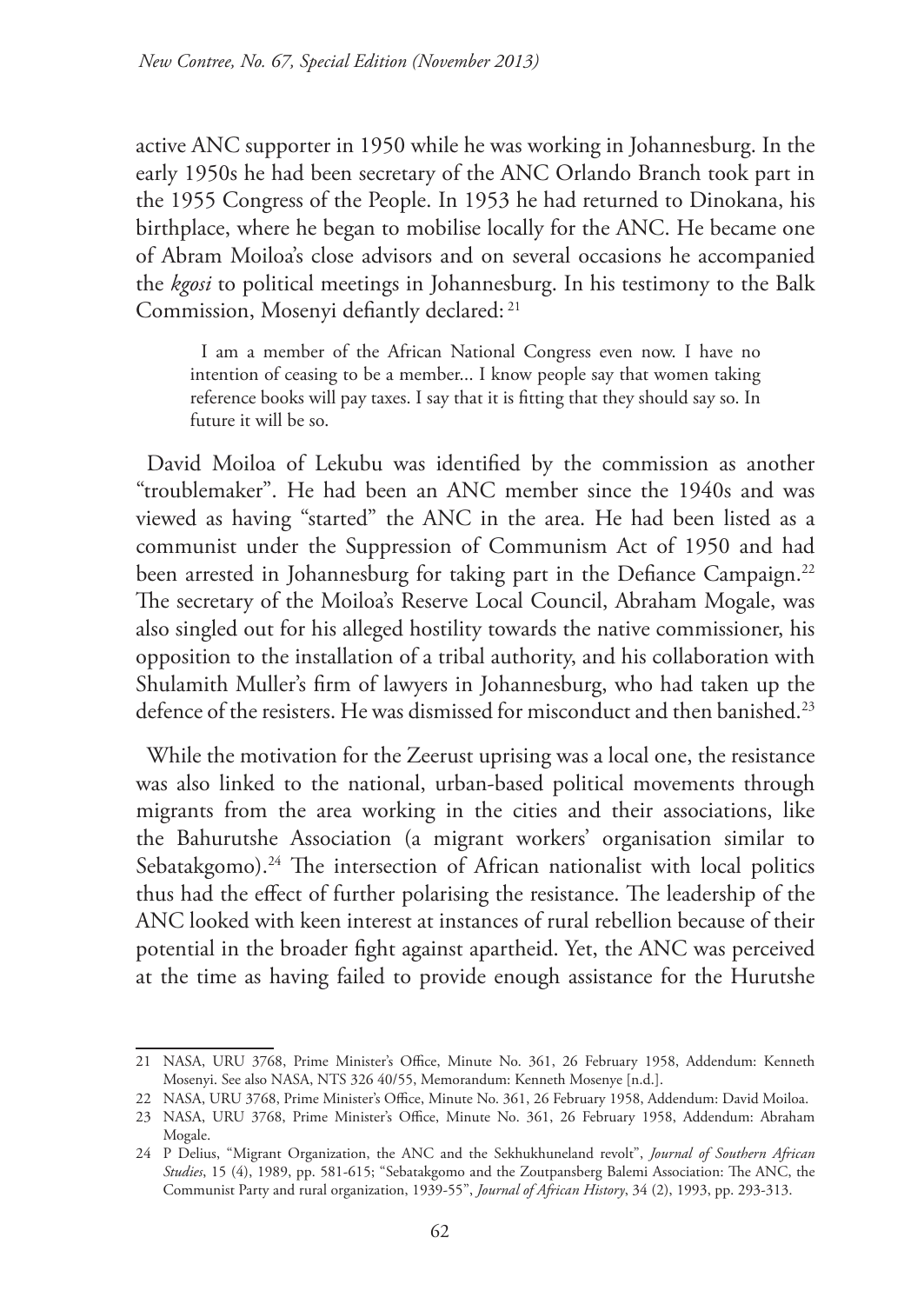– and other – struggles to be sustained.25 One ANC leader commented in retrospect: "We've missed the bus in Zeerust completely".26

Nevertheless, in the early 1960s Lehurutshe became a critical node in the underground machinery developed in the aftermath of the ANC and the PAC's banning in 1960 to ferry political activists and MK recruits out of the country. Moreover, a newly initiated *mophato* or age regiment of approximately 50 boys and young men was recruited into MK in 1963-1964 on *Kgosi* Moiloa's instructions. This group of recruits, who trained in the Soviet Union and was deployed in military camps in African countries, became part of MK's oldest detachment: the Luthuli brigade.<sup>27</sup> While during World War I and II chiefs in South Africa, including Moiloa, used their power over local male labour to assist in the drive to recruit African soldiers for native labour contingents, in this instance the Bahurutshe chieftaincy became linked with the ANC underground network and the mobilisation process in support of MK.

In order to account for the political alignments that unfolded during the course of the 1950s and afterwards one also needs to look into the deeper history of local political identities. Abram Moiloa's accession to the chieftaincy in 1932 had marked a return to "traditionalist" - as opposed to Christian or "modernist", which Abram's predecessor Alfred Moiloa embodied - politics in Dinokana, where "a large section of the villagers now looked at the young chief to restore the traditional order which had been slowly eroded under Alfred's regency".28 These political divisions between "traditionalists" on the one hand and a reconstructed elite of "modernisers" on the other had their roots in the post-*difaqane* period and the ensuing fragmentation of the Bahurutshe polity in the second half of the 19th century, which Andy Manson analysed.<sup>29</sup> As a result, the Bahurutshe split into various politically autonomous factions.<sup>30</sup> In the early 20th century a chieftaincy dispute between "traditionalists" and

<sup>25</sup> University of the Witwatersrand (Wits), William Cullen Library, Historical Papers, A3191, History Workshop interviews, Interview, Charles Hooper by Peter Delius, 22 June 1990.

<sup>26</sup> C Hooper, *Brief authority*, p. 277.

<sup>27</sup> A Lissoni, "Rethinking 'the turn to armed struggle': Rural resistance and the limits of South African struggle history", Paper, Refiguring the South African Empire conference, Basel, 9-11 September 2013.

<sup>28</sup> J Drummond, "Changing patterns of land use and agricultural production in Dinokana village, Bophuthatswana" (MA thesis, University of the Witwatersrand, 1992), p. 87.

<sup>29</sup> A Manson, "The Hurutshe in the Marico District of the Transvaal, 1848-1914" (PhD thesis, University of Cape Town, 1990), p. 157.

<sup>30</sup> A first split concerned the Bahurutshe ba ga Moiloa based at Dinokana and the Bahurutshe ba ga Gopane based at Gopanestad. The political map of the Moiloa's Reserve was further complicated by the return from Bechuanaland of another two Bahurutshe factions in the 1880s. They settled at Motswedi (falling under Gopane's authority) and Supingstad respectively and became separately referred to as Bahurutshe boo Manyane and ba Shuping. See A Manson, "The Hurutshe in the Marico District of the Transvaal" .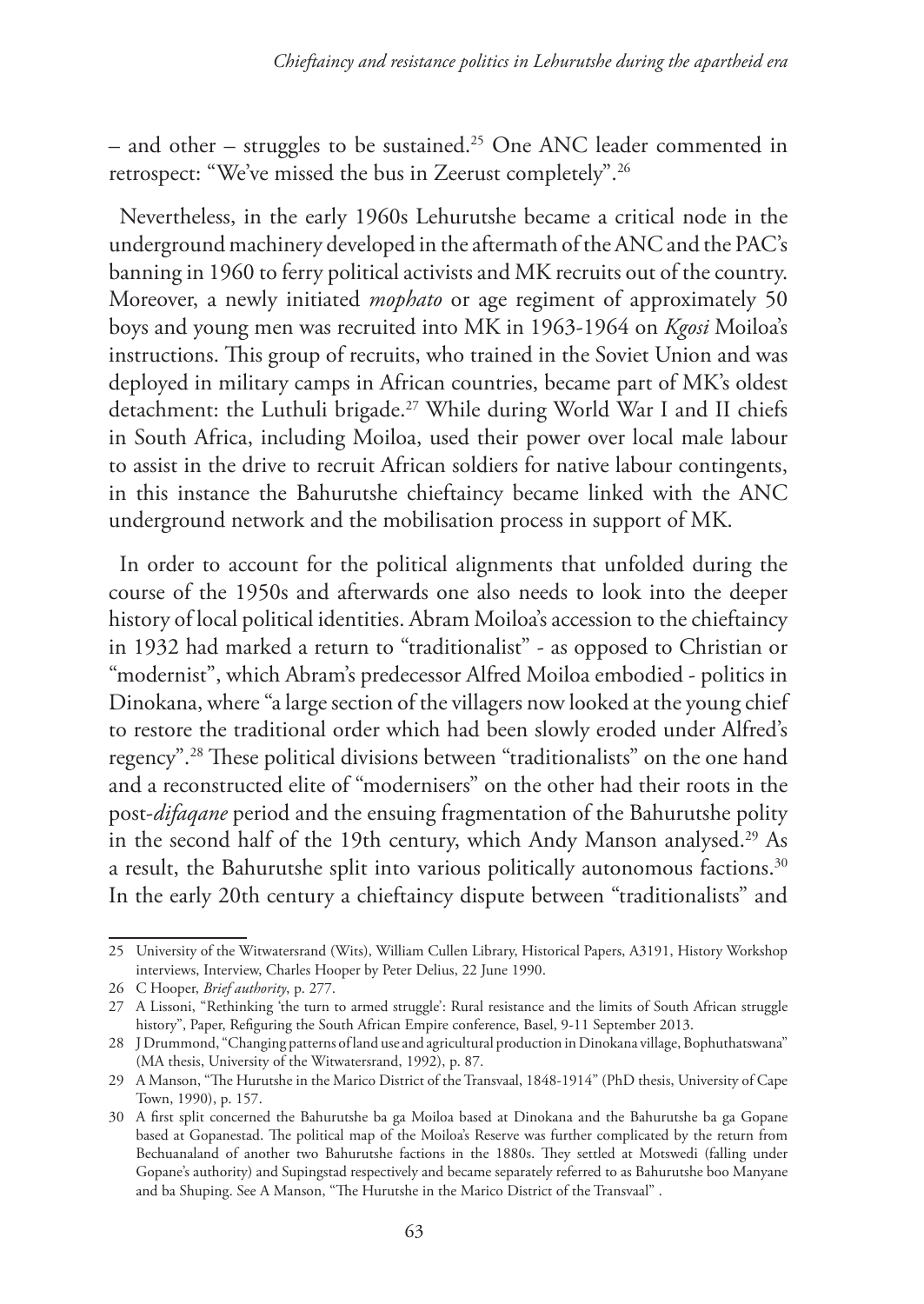"modernists" produced yet another schism which led to the establishment of Mokgola and Lekubu, where a breakaway segment was able to buy freehold land outside Moiloa's reserve before the 1913 Land Act was passed.<sup>31</sup>

As William Beinart and Colin Bundy have argued, chieftaincy provided "traditionalists" with a base for political mobilisation against state intervention in the early 20th century. This "did not necessarily lead to organised political action, but served as a powerful ideological force when rural resources or political structures came under threat".32 It is against the backdrop of these latent fissures between "traditionalists" and "modernists" that the political alignments of the 1957-1959 uprising should be understood.

Scholars like Lungisile Ntsebeza have argued that Bantu Authorities "corrupted" and "disrupted" the institution of chieftaincy. The 1950s have thus been seen as a major turning point in South African rural history, with chieftaincy losing its legitimacy and becoming irreparably compromised.<sup>33</sup> Whereas some chiefs, for example Abram Moiloa, saw Bantu Authorities as a superior power conflicting with their own rule, others used it as an opportunity to validate or strengthen claims to authority and gain favours from the white government. While the former "uncooperative" chiefs were ultimately disposed of, the latter were rewarded for their "collaboration".

The profound transformation of native reserves produced by the imposition of Bantu Authorities in the 1950s marked the beginning of a new historical period in the South African countryside: the "homeland" or bantustan era. Yet, chieftaincy continued to be a central vehicle for the articulation of local struggles for power throughout the remainder of the twentieth and into the twenty-first centuries, while periodically providing the point of entry for national liberation into local rural politics, as the rest of this article will show.

## **"Lead us and we shall try to crawl"**

Once Abram Moiloa was removed, the government was able to move forward with the implementation of Bantu Authorities and the Bahurutshe

<sup>31</sup> The long struggle of these two "black spot" communities against their removal is told in K du Pisani, *The last frontier war: Braklaagte and the struggle for land before, during and after apartheid* (Amsterdam, Rozenberg Publishers, 2009).

<sup>32</sup> W Beinart and C Bundy, "State intervention and rural resistance: The Transkei, 1900-1965", MA Klein (ed.), *Peasants in Africa: Historical contemporary perspectives* (Beverly Hills, Sage, 1980).

<sup>33</sup> L Ntsebeza, *Democracy compromised: Chiefs and the politics of land in South Africa* (Leiden, Brill, 2005).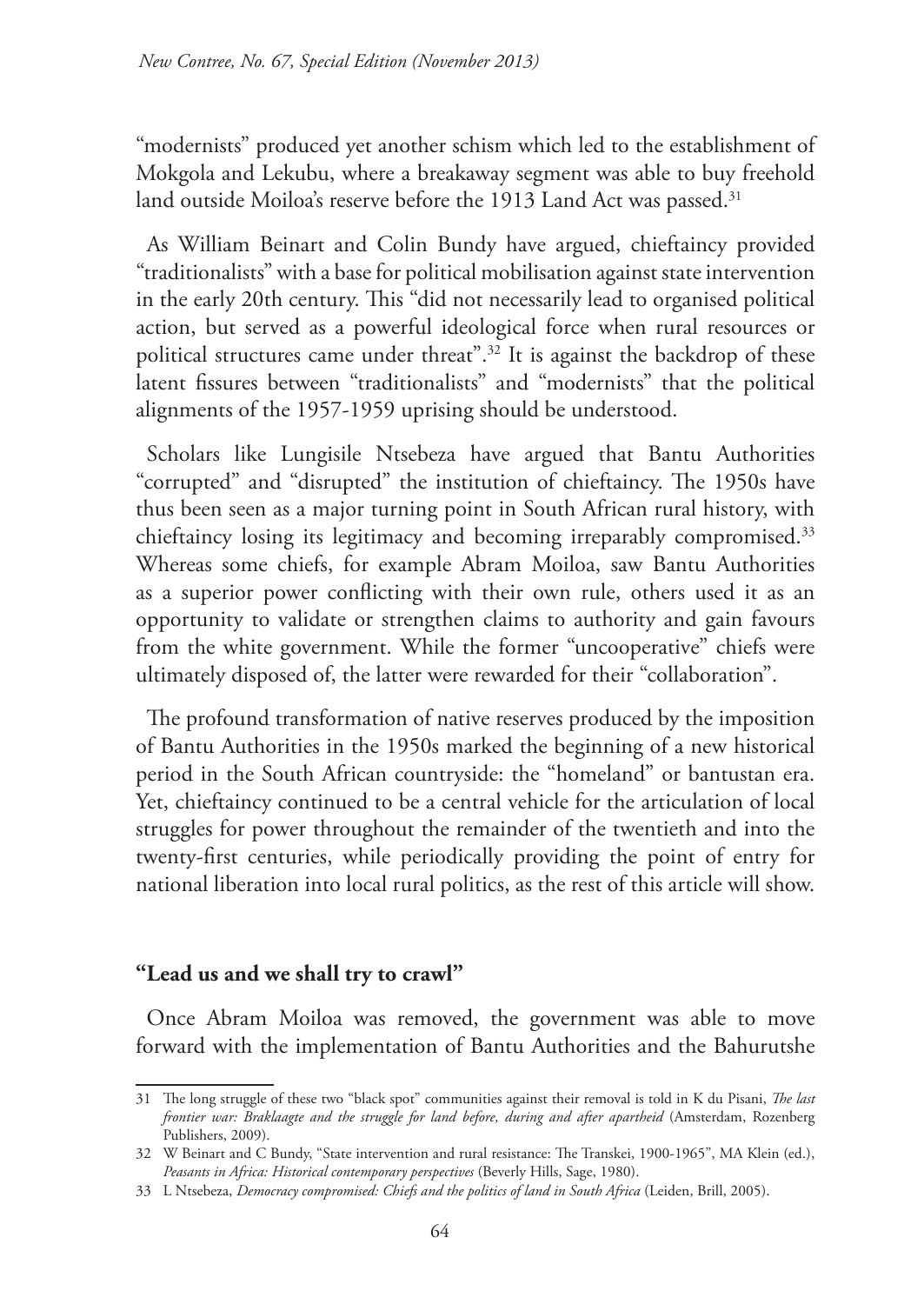ba ga Moiloa kwa Dinokana Tribal Authority (initially consisting of the *kgosi* and ten to sixteen councillors<sup>34</sup>) was officially established in October 1958 under a new acting *kgosi*, Marks Nkadu Moiloa.35 A year later, the Bahurutshe Regional Authority – the first of its kind to be set up in the Transvaal was inaugurated by a young Lucas Mangope, the future Bophuthatswana president. It was on this occasion that Mangope allegedly told the Minister of Bantu Affairs: "Lead us and we shall try to crawl".36

At the time, Mangope had recently succeeded his father, called like him Lucas Manyane Mangope, as *kgosi* of the Bahurutshe boo Manyane in Motswedi, another village in Lehurutshe. The Mangope clan belonged to a section of the Bahurutshe who had fled to Bechuanaland during the Matebele invasion in the early nineteenth century. In the late nineteenth century they returned to the Marico District but found that the land which had belonged to them had been taken over by the Republican government and given to white farmers. They were eventually granted permission to settle at Motswedi by the *kgosi* of Gopane, under whose jurisdiction they fell. In 1907 Mangope (senior) acceded to the chieftaincy at Motswedi as regent during the minority of the rightful heir, Rrakaje. Mangope proved to be a "respectful" chief, "worthy of praise" for ensuring the payment of taxes by his people, and on whose cooperation the government felt it could rely on. This won Mangope (who had thus far been subordinate to Gopane's authority) government recognition as an independent chief in 1941, while causing the resentment of *Kgosi*  Gopane.<sup>37</sup>

As the resistance against the passes spread like veld fire across Lehurutshe in 1957, Mangope went on to side with the white authorities, on whose goodwill his position rested, while the residents of Motswedi turned against him and the majority of the women burned their passes "under the auspices of armed natives from Johannesburg".38 When Mangope (senior) died in 1958, the government ethnologist PL Breutz was sent to investigate the succession to the chieftaincy at Motswedi. Breutz reported that the community was not

<sup>34</sup> The number of councillors was increased to twenty-three in 1968.

<sup>35</sup> Marks Moiloa soon fell ill and was replaced by his uncle Michael Moiloa, who was "truly a gentleman" in the eyes of the government. NASA, NTS 326 40/55, Letter to the Secretary of Bantu Administration and Development, Pretoria, from the Chief Bantu Affairs Commissioner, Potchefstroom, 30 November 1958. Translated from Afrikaans by E Coetzee.

<sup>36</sup> J Collinge, "Tampering with tradition", *Work in Progress*, September/October 1989, p. 25.

<sup>37</sup> NASA, BAO 4920 F54/1791/3, Letter to the Chief Native Commissioner, Pretoria, from the Assistant Native Commissioner, Zeerust, 22 October 1937.

<sup>38</sup> NASA, NTS 326 40/55, Report to the Chief Native Commissioner, Potchefstroom, from the Native Commissioner, Zeerust, 11 December 1957. Translated from Afrikaans by E Coetzee.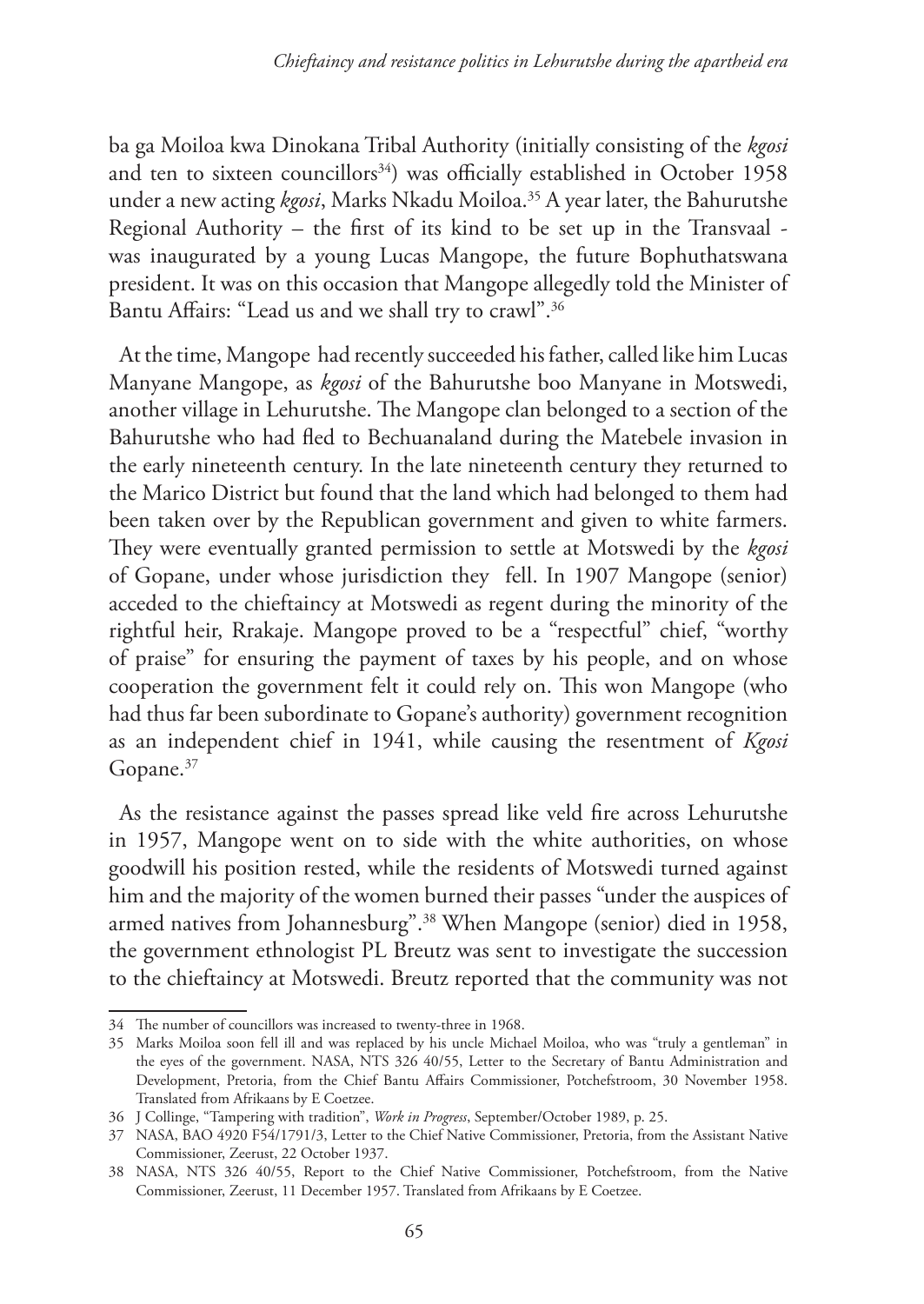in favour of the *kgosi*'s son, Lucas Mangope junior, taking over and advised against the appointment of a chief "who does not carry with him the support of the community". Breutz could not find any faults with the second candidate to the chieftaincy, Rrakaje (on whose behalf Mangope senior had been acting as regent in the first place). Rrakaje had been away to work on the mines since 1929 and for some years had been *induna* in the compounds. Although Rrakaje's behaviour was considered "average", Breutz argued that "it must be harder to control members of different tribes in one compound than to govern one tribe". On the other hand, the young Lucas, although educated, "had shown that he will follow the undemocratic route when necessary". "The government", Breutz warned, "will be playing with fire if they decide to strongly support him".<sup>39</sup>

Reporting again on Motswedi a year later in 1959, however, Breutz described a radically changed situation. Rrakaje, he argued, had been turned into a tool to fight the government by "troublemakers" from the ANC, which had found in Motswedi another "weak spot" where the organisation had rallied the support of at least half of the villagers. The government's eyes were now firmly set on Lucas Mangope as the successor to the chieftaincy, and Breutz's task became that of gathering enough evidence in support of Mangope's claim.<sup>40</sup> In 1959 Lucas Mangope was officially installed as chief in Motswedi, marking the beginning of his accession to power, culminating with his appointment as President of Bophuthatswana in 1977.

Mangope's claim to the chieftaincy thus lay on shaky historical ground. As Andy Manson and Bernard Mbenga have argued, "[w]hat this implied was that Mangope felt insecure in his position as traditional head of Bophuthatswana, and was determined to crush any challenge from his rural constituents".<sup>41</sup> This had important future consequences for the imposition of Mangope's ethno-nationalist project of a "Batswana nation", of which he was both the President and Supreme Chief, during the ensuing Bophuthatswana era. It also helps explain Mangope's obsession with tribal affairs, which is further discussed below.

<sup>39</sup> NASA BAO 4920 F54/1791/3, Report to the Native Commissioner, Zeerust, by PL Breutz, 25 May 1958. Translated from Afrikaans by E Coetzee.

<sup>40</sup> NASA BAO 4920 F54/1791/3, Regarding the Chieftaincy of the Bahurutshe boo Manyane tribe in Marico, c. 1959.

<sup>41</sup> A Manson and B Mbenga, "Bophuthatswana and the North-West Province: From Pan-Tswanaism to mineralbased ethnic assertiveness", *South African Historical Journal*, 64 (1), 2012, p. 103.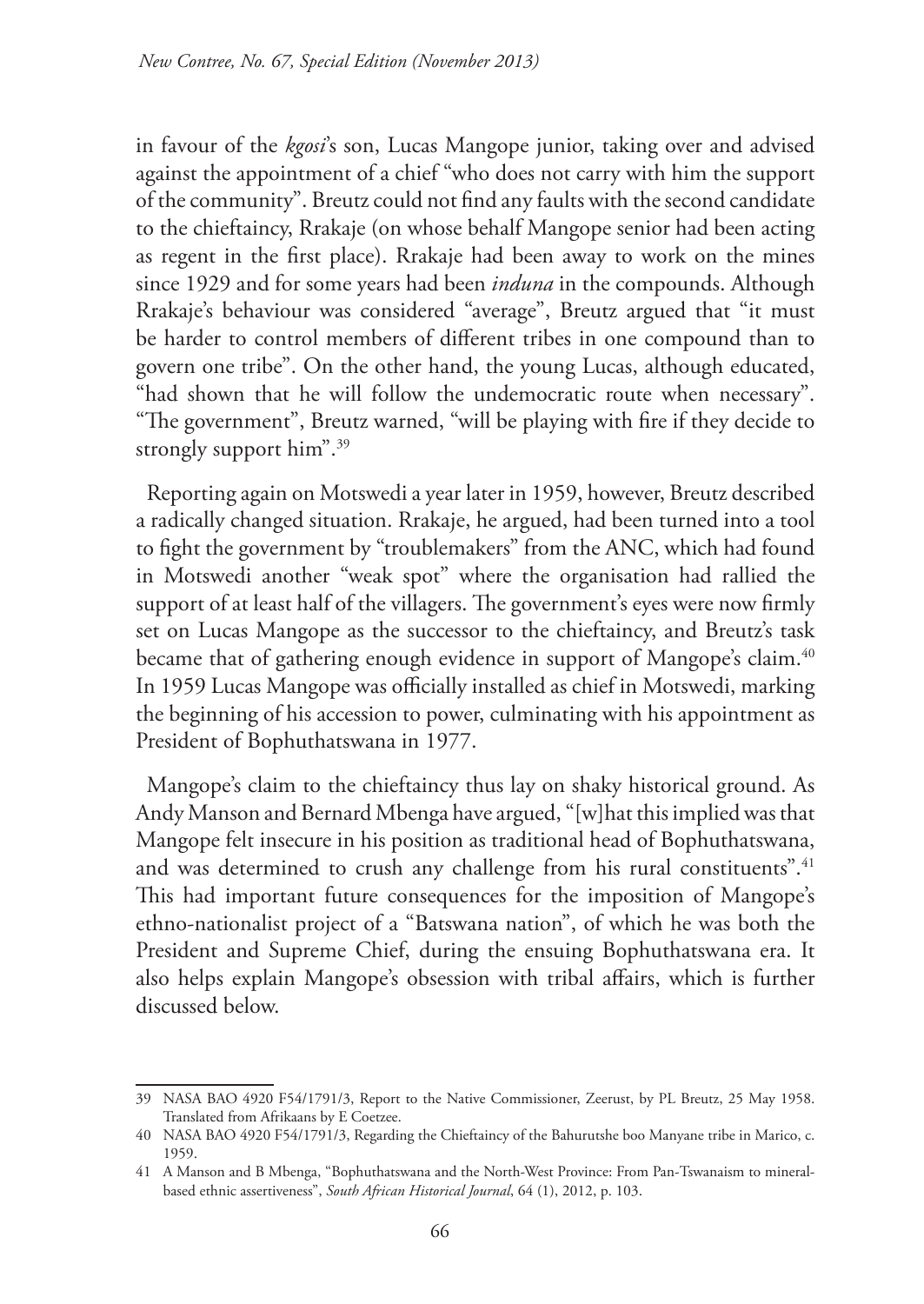After deposing Abram Moiloa in 1957, the National Party government was faced with the problem of finding a new *kgosi* to install in Dinokana. A suitable successor was eventually found in the person of Israel Seruthe, the headman of Mokgola, in return for having agreed to the removal of his village – a "black spot" in terms of the 1913 Land Act - to Driefontein, inside the Moiloa's Reserve. (The majority of Mokgola's residents, however, refused to follow him and remained in Mokgola.42) Israel was officially installed as *kgosi* of Dinokana in 1960 at a ceremony presided over by Mangope.

The Tswana Territorial Authority – the embryonic Bophuthatswana bantustan, consisting of eight Regional Authorities – was inaugurated in 1961. In 1968 Mangope rose to become its Chief Councillor. When Bophuthatswana was granted self-government in June 1972 Mangope was elected Prime Minister. He then went on to become Bophuthatswana's President at the country's "independence" in December 1977.

### **Abram Moiloa's Return**

Abram Moiloa's symbolic opposition to the apartheid government during the Zeerust uprising is now fairly documented and celebrated; today, the local municipality of Ramotshere Moiloa (incorporating Zeerust, Groot Marico and Lehurutshe) bears his name. What is less known is the story of Moiloa's return from exile and of his reinstatement as *kgosi* under Lucas Mangope's Bophuthatswana bantustan.

In 1970 a first application was made to bring Abram home to Dinokana as a private citizen. This, however, was initially denied by the South African authorities for fear of unrest that may have arisen out of Abram's presence.<sup>43</sup> In 1971 the eviction order against Abram was revoked by the South African government on recommendation of the Bahurutshe ba ga Moiloa Tribal Authority,<sup>44</sup> but Abram chose not to return. This may have been because of Abram's suspicions of the government's intentions, or perhaps because Israel Moiloa, his successor, still ruled over Dinokana. For Abram to return as a

<sup>42</sup> Abram Moiloa had been involved in raising funds in support of the legal case against the removal of Mokgola and Lekubu. See NASA, NTS 326 40/55, Letter to the Chief Native Commissioner Western Areas, Potchefstroom from the Native Commissioner, Zeerust, 27 November 1956.

<sup>43</sup> See North-West Provincial Archives (hereafter NWPA), Bophuthatswana Papers (hereafter BP), 6/4/2(1965) , Vol. 2.

<sup>44</sup> NASA, URU 6094, Minute No. 1736, Department of the Prime Minister, 11 November 1971. Translated from Afrikaans by E Coetzee.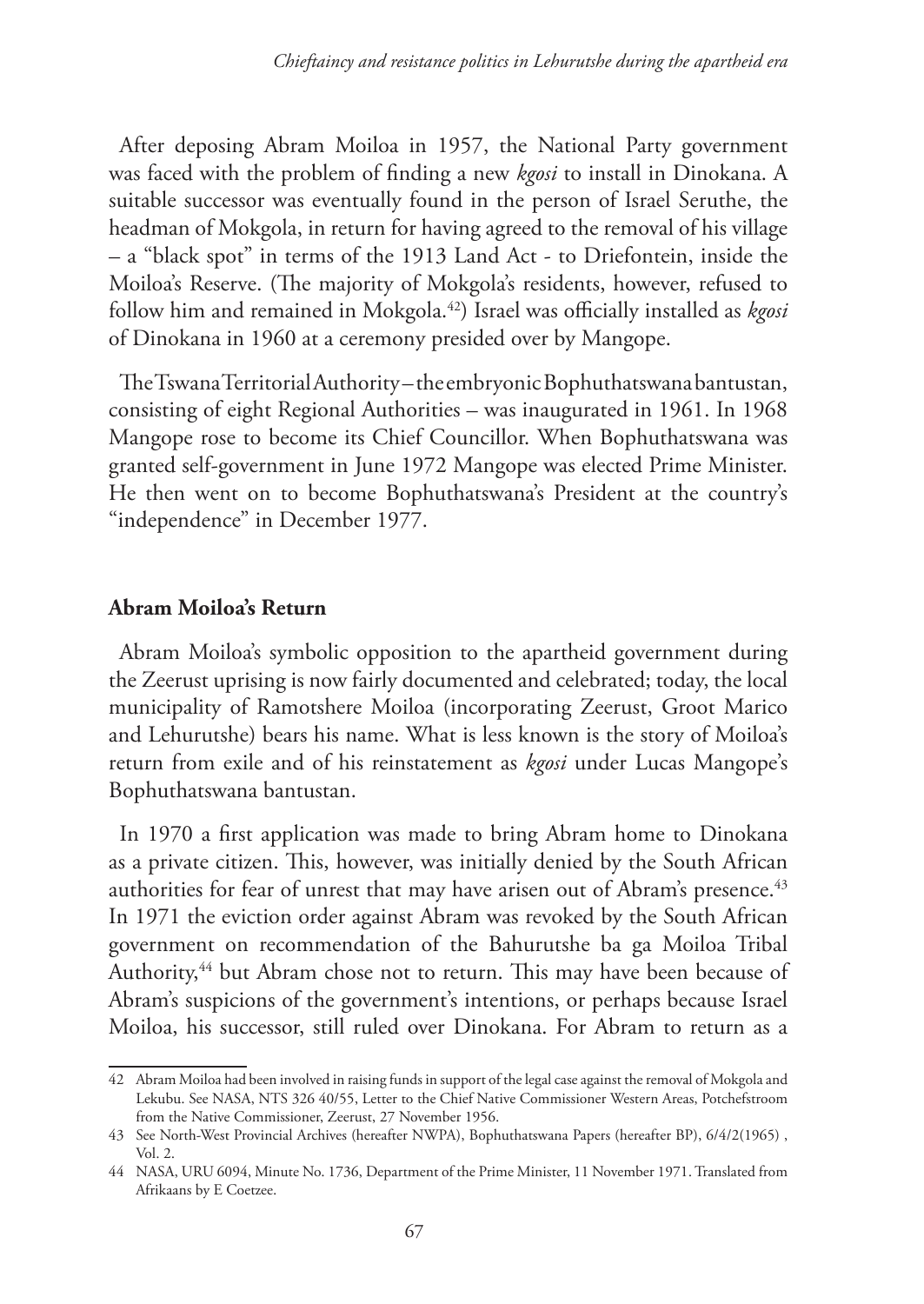private citizen would have implied an acceptance of Israel's authority.

In 1972 Israel Seruthe was forced to resign because of ill health. Boas Gareosenye Moiloa (Abram's uncle) succeeded Israel as acting *kgosi.*45 When Boas died in 1975, calls for Abram's repatriation were renewed, this time successfully. Abram Moiloa was not only allowed to return but also was reappointed *kgosi* by the (still white) magistrate in Lehurutshe, Mr CJ van Zyl, on request of the Bophuthatswana cabinet, and with the approval of the South African government, on 27 June 1975. This was initially for a twelve-month period, which was extended for another twelve months on expiration.46 Although Abram, now 64 years of age, still enjoyed fairly wide popular support, his return also triggered the re-emergence of divisions and rivalries within the Bahurutshe polity, which took the form of competing claims to the chieftaincy.

Moreover, by the time of his reinstatement in 1975, Abram had become old and sickly, which probably contributed to swaying the authorities to allow him to come back. But also Abram's return should be understood as part of an attempt to revamp the institution of chieftaincy by Mangope's Bophuthatswana. Batswana *dikgosi* we no longer accountable to the figure of the (white) Bantu Affairs Commissioner but to local magistrates (presiding over individual regional authorities) directly appointed by the Bophuthatswana government. Moreover those *dikgosi* who were also heads of a Regional Authority had a seat as honorary members of the Bophuthatswana parliament. As mentioned above, as well as being the State President of the Republic of Bophuthatswana, Mangope also held the position of Supreme Chief.

This restructuring of tribal authorities should be viewed as an attempt by the Bophuthatswana government to give the institution of chieftaincy a new lease of life. Moreover, Mangope's keen interest in the tribal affairs of Lehurutshe in particular can be attributed to the fact that he comes from this area. In spite of the differences standing between Abram Moiloa and Mangope – Mangope's rise largely coincided with and partly rested upon Abram's downfall – Mangope must have been acutely aware of the popular support that Abram commanded locally. If anything, Abram's seniority exacted a degree of respect

<sup>45</sup> NASA, URU 6247 1236, Minute No. 1236, Department of the Prime Minister, 25 August 1972. Translated from Afrikaans by E Coetzee.

<sup>46</sup> NASA, URU 6667 1121, Minute No. 1121, Department of the Prime Minister, 11 August 1975. Translated from Afrikaans by E Coetzee.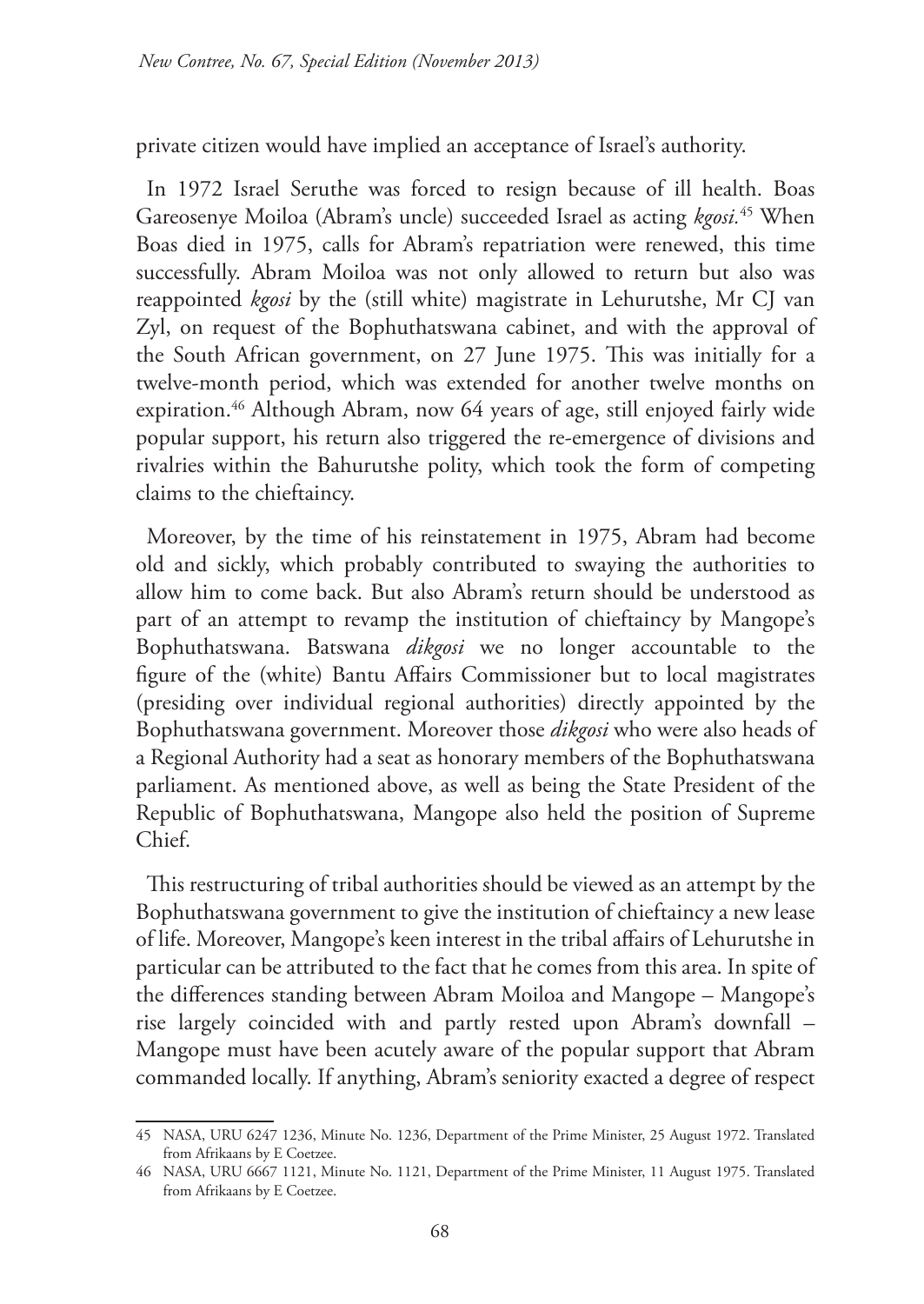on Mangope's part. This can be gleaned from records of a series of meetings between the two. One such meeting concluded with Mangope telling Abram: "I would like you to live for us", to which Abram's response was: "My father liked Manyane [Mangope's father] and stayed at Motswedi [Mangope's home village]".<sup>47</sup>

By September 1977 Abram had become so ill that he was allegedly no unable to rule. A group of disgruntled *dikgoros* (or hereditary heads of lineage) used *kgosi*'s failure in executing tribal affairs as a pretext to secretly visit the magistrate in Lehurutshe to demand that the *kgosi* be removed. These *dikgoros* ruled as headmen over outposts (or *merakas*, or wards) of Dinokana, which had developed as a result of the expansion of the village over the years.<sup>48</sup> One of the reasons why they wanted Abram removed is likely to have been their precarious status – they were not officially acknowledged and recognised as headmen by government authorities, meaning that their position depended entirely upon the will of the *kgosi*.

When Abram found out about the plot to oust him, he remonstrated to the magistrate that he had in fact asked for Gilbert Moiloa to be appointed his deputy when he realised that the workload was too great for him, but his request had gone unheard. He also pointed out that the group of *dikgoros* who had asked for his removal had no power to do so. And, finally, referring to his long period of confinement in exile, he pleaded: "I have served my punishment for many years, I should be let to remain in my chieftainship as it is my heritage".49

A meeting to discuss the matter was held in Dinokana in January 1977 which was attended by some three hundred tribesmen, *Kgosi* Moiloa, magistrate Van Zyl and ministers of the Bophuthatswana government. The same section of the tribe that wanted Abram removed now tried to have Charles Moiloa appointed as the *kgosi*'s deputy (with the support of the magistrate), but failed. (Charles Moiloa's candidature, it later transpired, had to be withdrawn because of his alcoholism). Abram was applauded as the rightful *kgosi*, while the headmen who had plotted against him were branded by one of Abram's supporters as "old crocks" who should be ones to go. Another supporter, Rre Kerumo argued: "I cannot see how one can take the chieftainship away from

<sup>47</sup> NWPA, BP, 6/4/2(165), Minutes of the meeting with the President and Chief A Moiloa of Dinokana on the 31 October 1980 at Brig. Riekert's office at Mmabatho.

<sup>48</sup> NWPA, BP, 6/4/2(165), Meeting at Dinokana on 4 January 1977 in connection with chieftainship.

<sup>49</sup> NWPA, BP, 6/4/2(165), Letter from AP Moiloa to the Magistrate, Lehurutshe, 31 October 1976.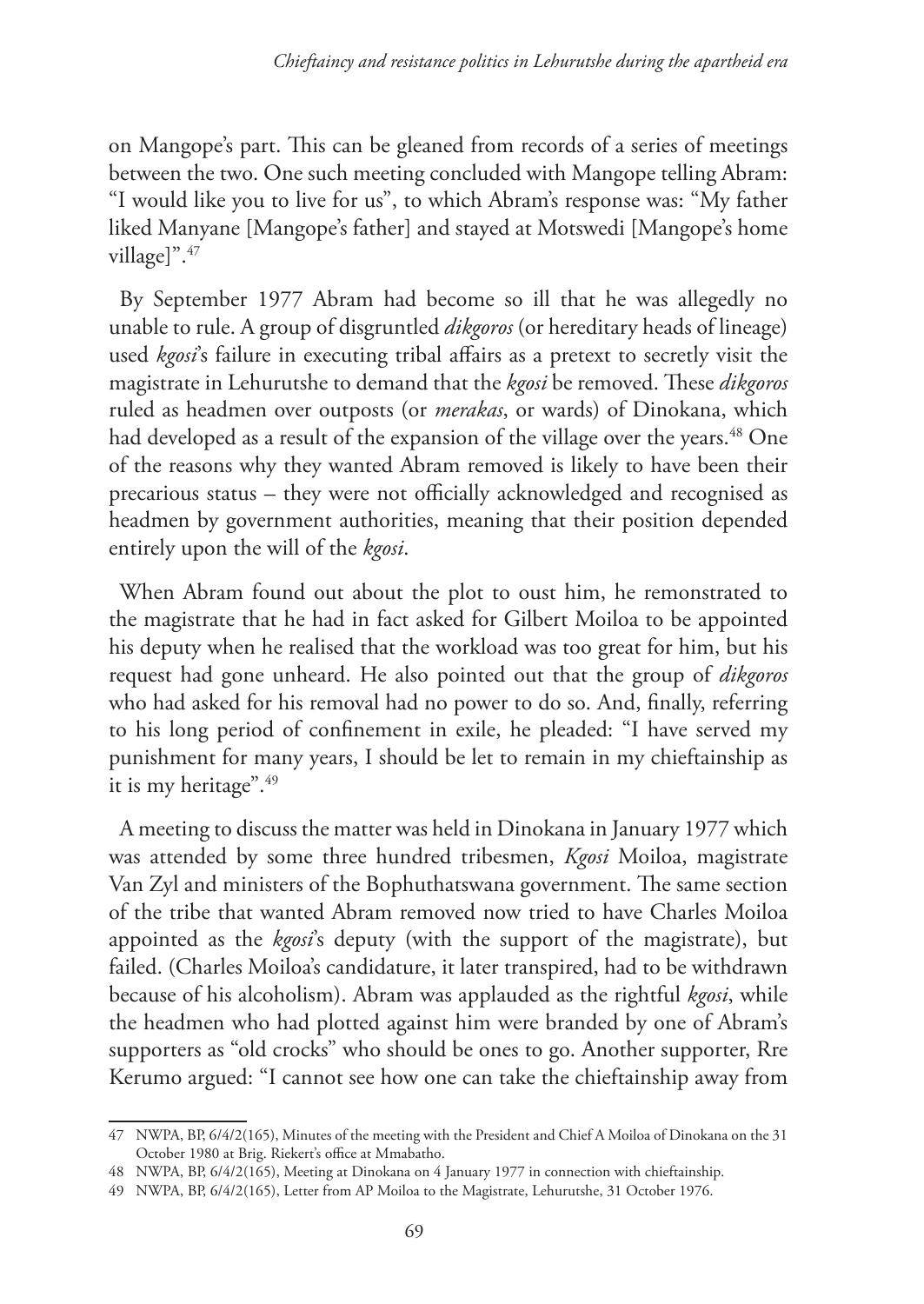Abram. I gave him a beast when he returned".<sup>50</sup>

In 1978 Abram had to be hospitalised for some time after suffering from a stroke. Taking advantage of his invalidity, the Dinokana *kgotla*, with the approval of magistrate Van Zyl, resolved to appoint Ramatu Richard Moiloa as acting *kgosi* to rule during Abram's absence – thus ignoring the Abram's expressed wish that Gilbert Moiloa be made his deputy. Ramatu was the son of Boas Gareosenye, who had ruled Dinokana from 1972 until his death in 1975. Abram's return from Botswana and his re-instatement had most likely thwarted Ramatu's hopes of succeeding his father Boas to the chieftaincy.

When he returned to Dinokana in 1980, Abram became deeply unhappy about the new set up. At a meeting with President Mangope he complained of ill treatment by the Ramatu, for refusing him use of the car belonging to the tribal authority, which Abram needed to attend hospital appointments. Another complaint was that Ramatu had "released *Bogwera* [initiation school], which should have been done by a senior".<sup>51</sup> In the discussion which followed, the magistrate argued that Abram was no longer fit to rule and recommended to Mangope that someone else be appointed to act in his place. However, the Bophuthatswana President was careful not to antagonise Abram, insisting that the old *kgosi* should have the final say or else "chieftainship will have no meaning".52 Conflict between Abram and Ramatu Moiloa prompted the Bophuthatswana government to appoint a commission of inquiry to investigate the succession to the chieftaincy in Dinokana in the event of Abram's death. The purpose of the commission<sup>53</sup> was to find a suitable heir, as Abram's union with his only "official" wife Masibone Anna bore no male children who could succeed him. According to the commission's report, the Dinokana chieftaincy had become corrupted. This had occurred first at the time of a chieftaincy dispute between Israel Keobusitse and Abram Pogiso in the early 1900s, which ended with the secession of Israel Keobusitse and his followers from Dinokana and the establishment of the villages of Mokgola

<sup>50</sup> Given the material and symbolic value of cattle in African societies, the gift of cattle in this context should be seen as part of the sanctioning of new social bonds (in a way similar to the role performed by the exchange of cattle through *ilobolo*). NWPA, BP, 6/4/2(165), Meeting at Dinokana on 4 January 1977 in connection with chieftainship.

<sup>51</sup> NWPA, BP, 6/4/2(165), Minutes of the meeting with the President and Chief A Moiloa of Dinokana, 31 October 1980 at Brig. Riekert's office at Mmabatho.

<sup>52</sup> NWPA, BP, 6/4/2(165), Minutes of the meeting with the President and Chief RA Moiloa, 10 November 1980 at Mmabatho.

<sup>53</sup> The commission consisted of J Sechoaro (Chairman), HA Viviers (from the South African government side) and IM Selebogo (secretary). Its investigations started on 14 July 1981 and were completed on 30 September 1981.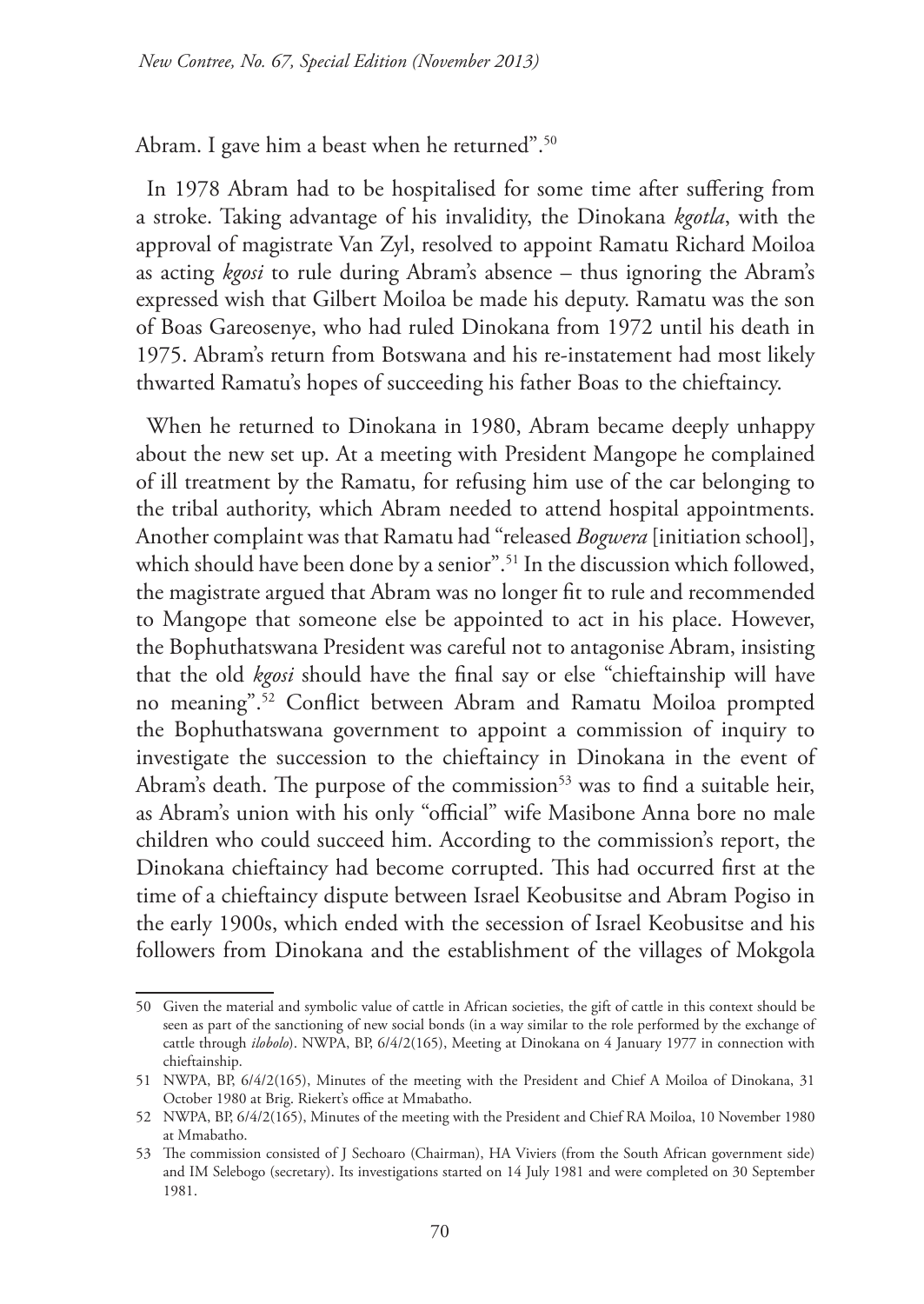and Lekubu on freehold land. The dispute had disrupted the principle of genealogical seniority, with the result that junior persons succeeded and ascended to high offices and hereditary positions of authority. The chieftaincy had been disrupted a second time during the 1950s uprising, when the Lehurutshe had experienced an almost complete disintegration of political organisation.54

Monnaamere Joseph Godfrey Moiloa (a descendant of Israel Keobusitse and son of Israel Seruthe, the *kgosi* that had been installed to replace Abram in Dinokana in 1960) was identified by the commission as the rightful heir to the chieftaincy. By the time the commission went to interview Abram, he was – by the commission's own admission – "at his last and very sick", to the point that "he could not speak properly". When asked if he objected to the house of Israel Keobusitse taking over the chieftaincy, the old *kgosi* could only reply by way of nodding or shaking his head – which was interpreted by the commission as consent.<sup>55</sup>

In trying to give legitimacy to Monnaamere's claim the commission downplayed the historical divisions between Dinokana and Mokgola/Lekubu by arguing that Israel Keobusitse's breakaway in the early twentieth century did not necessarily imply a forfeiture of claims to the Dinokana chieftaincy. Moreover, it was argued that Mokgola had in actual fact "reconciled" with Dinokana following the death of Israel Keobusitse in 1924. The re-union was marked by the slaughtering of an ox - whereby the authority of the Dinokana *kgosi* was also accepted by Mokgola/Lekubu.56 Finally, the commission argued that "at the time of Israel's [Seruthe] installation [in 1960] the leopard skin was hung and he was given a spear and axe as well as a shield" which constituted "undisputable evidence" that reconciliation had taken place.<sup>57</sup>

In accordance with the commission's findings, Monnaamere Moiloa – who was working as a policeman in Carletonville at the time - was called upon so that he could take up the chieftaincy in Dinokana.<sup>58</sup> Another key

<sup>54</sup> NWPA, BP, 6/4/2(165), Commission of inquiry into the chieftainship of the Hurutshe ba ga Moiloa tribe, 3 April 1981.

<sup>55</sup> NWPA, BP, 6/4/2(165), Commission of inquiry into the chieftainship of the Hurutshe ba ga Moiloa tribe, 3 April 1981.

<sup>56</sup> NWPA, BP, 6/4/2(165), Letter from MB Moiloa to Bantu Affairs Commissioner, Zeerust, 21 July 1959. See also NASA, NTS 3423 18/308, Native Commissioner (R Culson) to the Secretary for Native Affairs, 14 August 1922.

<sup>57</sup> NWPA, BP, 6/4/2(165), Commission of inquiry into the chieftainship of the Hurutshe ba ga Moiloa tribe, 3 April 1981.

<sup>58</sup> NWPA, BP, 6/4/2(165), Unaddressed letter by Monnaamere Godfrey Moiloa, 12 March 1981.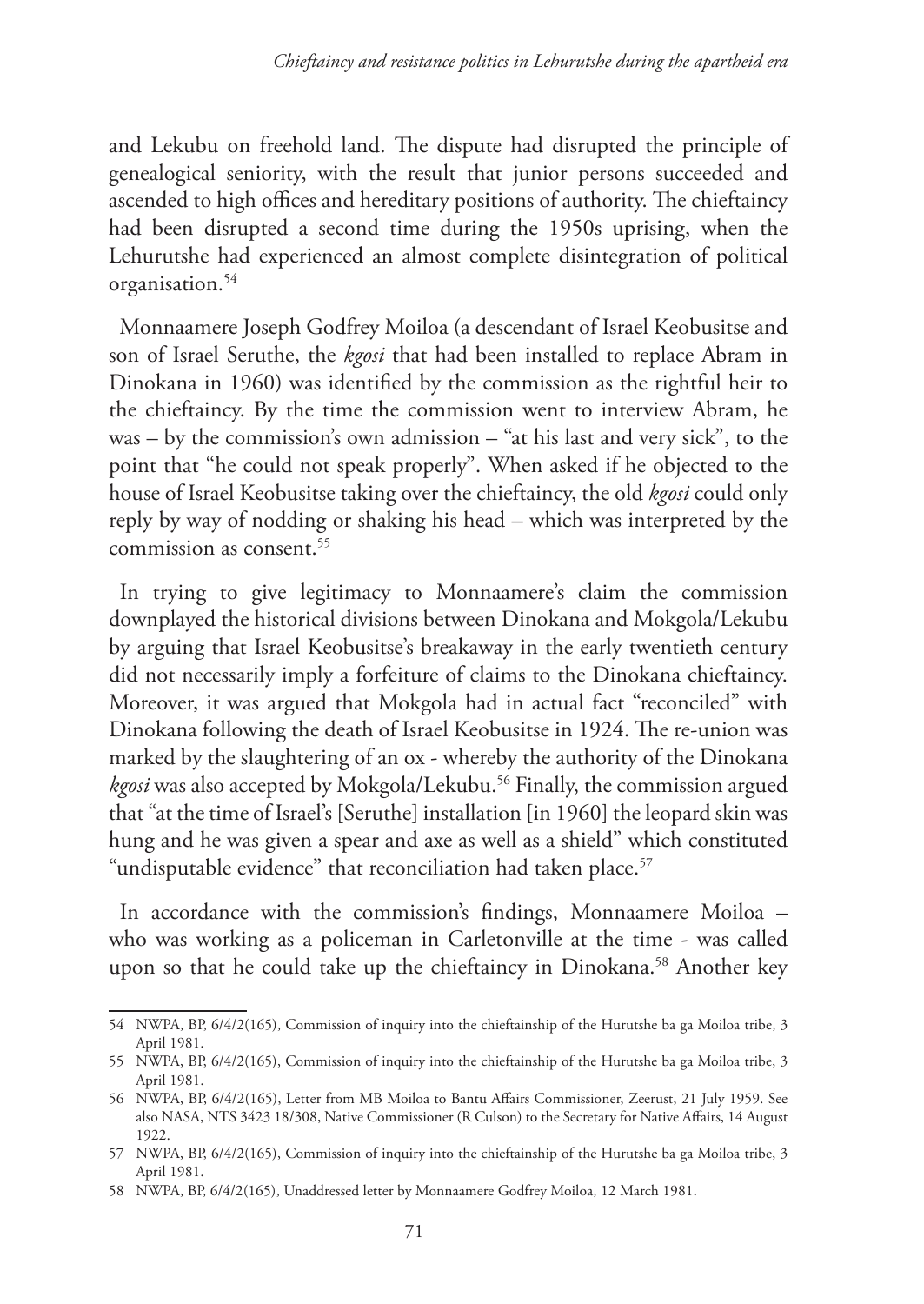recommendation by the commission was that the *dikgoros* - who ruled over the scattering of villages (administratively defined as wards and totalling fourteen in number) that had had developed on Dinokana's periphery as population density in the reserve increased - should officially be appointed and recognised as headmen and formally incorporated into the structures of the tribal authority.59

## **Monnaamere Moiloa**

Monnaamere Moiloa was appointed acting *kgosi* in 1981 and in 1983 he officially succeeded Abram as *kgosi* of the Bahurutshe ba ga Moiloa at Dinokana after the latter's death on 20 May 1982. The commission's detailed findings and recommendations (published in a twenty-two pages report on the political organisation of the Bahurutshe) and Monnaamere's appointment, however, did not resolve the problems around the chieftainship in Dinokana. Although Richard Ramatu, who had been acting *kgosi* during the time of Ramotshere's illness, was made the new *kgosi*'s deputy, he continued to vie for the chieftainship. Perhaps more significantly Monnaamere soon proved to be a very unpopular *kgosi*.

Shortly after the death of Abram a dispute arose over what had been old Moiloa's lands, as Monnaamere awarded himself with everything that had belonged to his predecessor. Abram's sister, Dinah More, who had been ploughing her brother's fields and had cared for him during the last five years of his life, was evicted by Monnaamere. Moreover, Dinah More's son Molefakgotla claimed that Abram had left message that a boy whom he had fathered at "Tshukutswane's place" in Botswana should be fetched to come and stay in Dinokana and be raised to become his heir.<sup>60</sup>

That this claim went ignored is significant for after the death of Monnaamere in 2006 a new chieftaincy dispute erupted in Dinokana. At the centre of the current disagreement is the allegation that Abram Moiloa fathered a son in Botswana, Tebogo Charles Moiloa, whom one section of the royal family (calling itself Monneng Royal Council) would now like to see installed as *kgosi.*61 The other contender for the chieftaincy is Israel Moiloa, Monnaamere's

<sup>59</sup> NWPA, BP, 6/4/2(165), Report on the political organisation of the Bahurutshe boo Moiloa ba ga Ramotshere: Dinokana District, Lehurutshe, 8 December 1981.

<sup>60</sup> NWPA, BP, 6/4/2(165).

<sup>61</sup> Interview, TK Mokgatlhe/Charles Moiloa/Robert Mafora/Jubilee Moiloa, Dinokana Tribal Office, 29 April 2009. Translated from Setswana by B Khunou.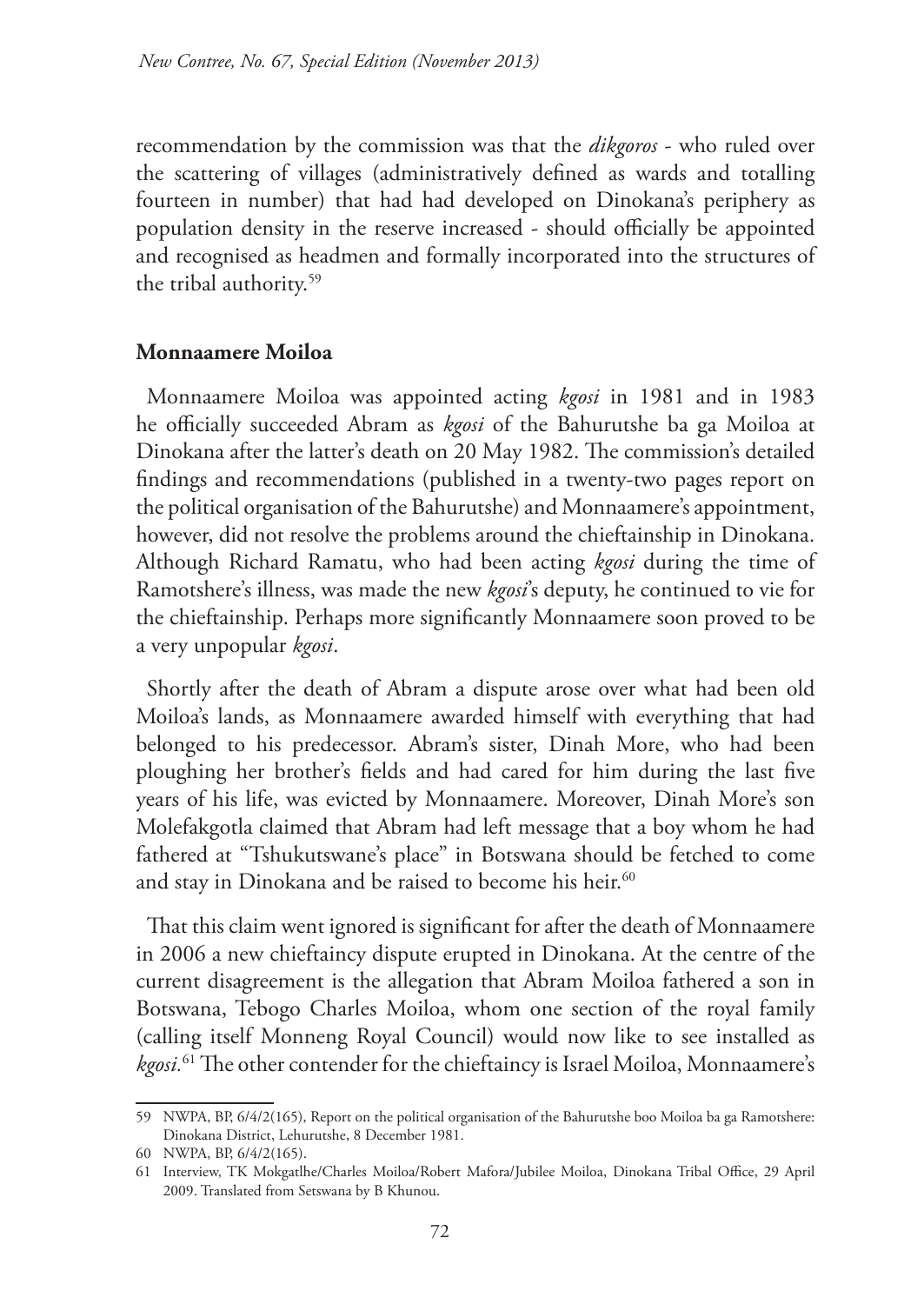first born son and a descendant of Israel Seruthe – the *kgosi* appointed in 1960 in place of Abram Moiloa. According to Charles Moiloa, a member of the Monneng Royal Council:<sup>62</sup>

This thing of installing *dikgosi* who are not deserving was caused by Manyane [Lucas Mangope] and there was no-one who can question the legitimacy of the *dikgosi* because he [Mangope] was so fierce, like a lion, you wouldn't approach him and discuss the matter. He dictated to the Bahurutshe on their land, hence he brought in so-called *dikgosi*.

The continued impasse since Monnaamere's death led to the establishment of yet another commission of inquiry into the chieftaincy at Dinokana by the then Premier of the North West Province, Edna Molewa, in 2008.<sup>63</sup> However, the role of the new democratic government in arbitrating contemporary chieftaincy disputes is viewed by Charles Moiloa as replete with nepotism:<sup>64</sup>

Molewa's government does not recognise us [the Monneng Royal Council], it takes chieftainship like friendship. Because she is friends with the mother of Israel, now they want to take advantage of their friendship to the premier so that their children become *dikgosi* because of their relationship.

In July 2013 the commission investigating the claims to the chieftaincy ruled in favour of Israel Moiloa, having "established that Kgosi Monnaamere Godfrey was installed by the royal house as opposed to allegations… [that he] was installed by the erstwhile Bophuthatswana regime".65

After assuming the chieftaincy in 1983, *Kgosi* Monnaamere fell into disrepute among his constituency because of financial problems he kept incurring - and for which the people of Dinokana had to foot the bill. In 1983 the Dinokana tribal authority granted Monnaamere a loan of R 1,500. Before this was even repaid, the *kgosi* was in financial dire straits again and applied for another R4,000 to be loaned to him.<sup>66</sup> When he was issued with summons by his creditors, in July 1984 he approached the magistrate in Lehurutshe for help to repay a debt of about R 4,300 to avoid the impending sequestration of his

<sup>62</sup> Interview, Charles Moiloa by Arianna Lissoni and William Tsele, Dinokana Tribal Office, 10 July 2009. Translated from Setswana by B Khunou.

<sup>63</sup> See Media Statement by the Office of the Premier, North West Provincial Government, Mmabatho, 31 July 2008, and Proclamation No. 6664 by the Premier of the North West Province Bomo Edna Edith Molewa, 16 April 2009.

<sup>64</sup> Interview, TK Mokgatlhe/Charles Moiloa/Robert Mafora/Jubilee Moiloa by Arianna Lissoni, Dinokana Tribal Office, 29 April 2009. Translated by Boitumelo Khunou.

<sup>65</sup> Sapa, "Bahurutshe get new chief" (available at: http://www.iol.co.za/news/politics/bahurutshe-get-newchief-1.1551542#.UndliJSsimE), as accessed on 23 July 2013.

<sup>66</sup> NWPA, BP, 6/4/2(165), Report on Chief MGJ Moiloa 1984.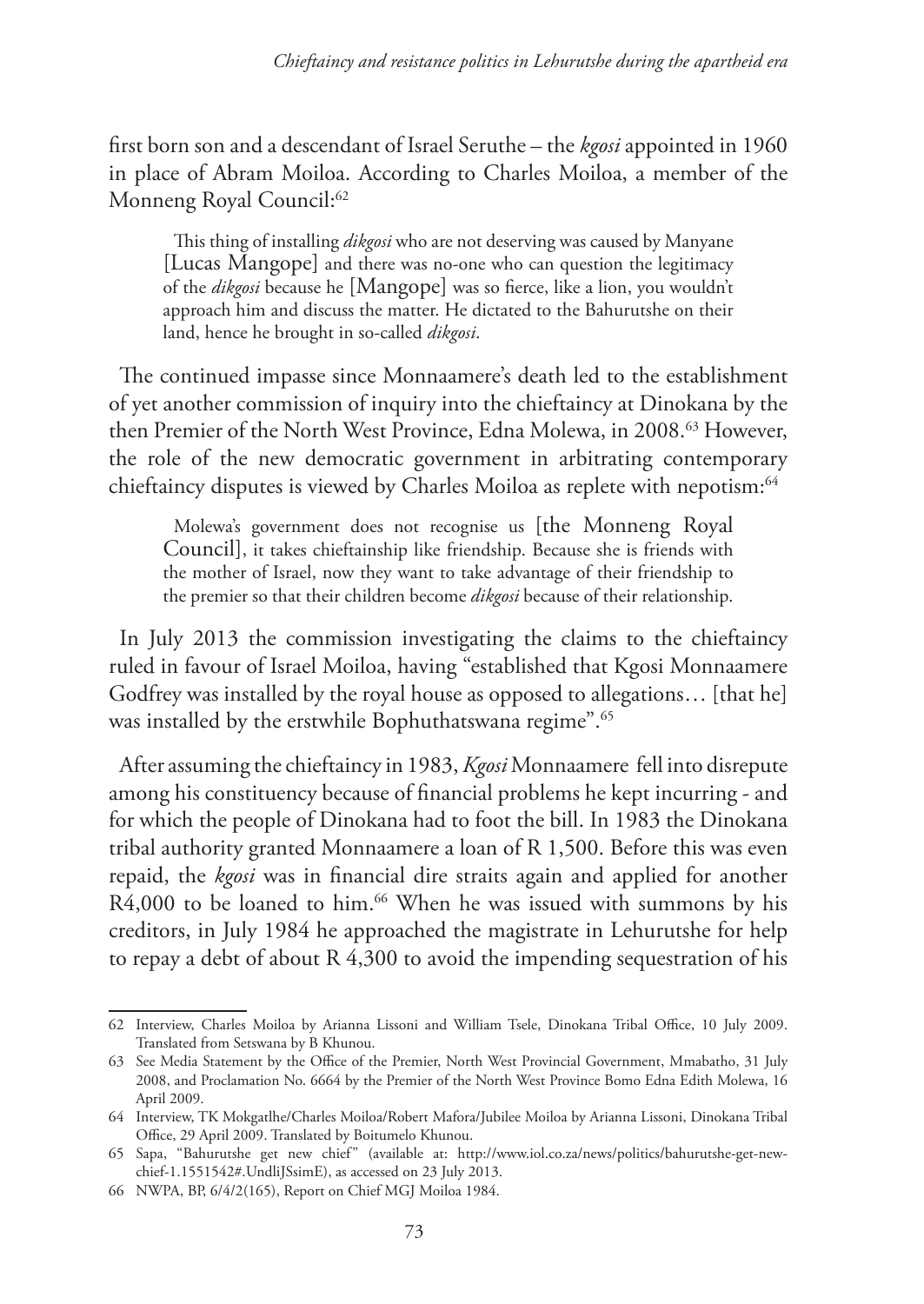car.67 The *kgosi* also owed the tribal authority another R 1,657, which he was accused of stealing from the tribal fund.<sup>68</sup> A firm of lawyers acting on behalf of a group of his creditors claimed in August 1985 that Monnaamere's debts stood at R 10,000 "at our offices only".<sup>69</sup> The complaints kept coming in. A shopkeeper in Dinokana revealed that Monnaamere owed him R 1,500,70 while the name of the *kgosi*'s wife now also featured as a debtor. The situation was so serious that the *kgosi*'s entire salary – standing at approximately R1300 per month - had at one stage to be set aside in order to repay the money he owed.

Monnaamere's position looked bound to worsen rather than improve, yet the magistrate argued that Monnaamere should be excused from refunding the money he owed to the tribal coffer or that repayments be reduced to the minimum. This was to enable Monnaamere to "have funds for other amenities in life", given that he had been used to a "higher standard of living as a policeman" than the one he could presently afford*.* 71 A report on Monnaamere's conduct dated 1984 also found that another reason for his unpopularity was that he was "fond of making a lot of promises to his people that he fails to discharge/implement in the end". Despite only scoring 36 out of a total of 90 points, the evaluation report astonishingly concluded that Monnaamere could "still be made a fit person to hold office".72

Discontent over Monnaamere's conduct reached a climax in 1986 when a bomb was placed at his house, although no-one was injured in the attack in the end. Rumour had it that his deputy, Richard Ramatu, was behind the explosion. Rather than addressing the root cause of the discontent, however, the magistrate once again chose to protect the *kgosi* by arguing that he may be "the victim of the soft target policy of certain organisations" - an indirect reference to the banned ANC - and even recommended that Monnaamere be

<sup>67</sup> NWPA, BP, 6/4/2(165), Letter from the magistrate, Lehurutshe, to the Secretary of the Department of the Presidency, 2 July 1984.

<sup>68</sup> NWPA, BP, 6/4/2(165), Report on Chief MGJ Moiloa 1984.

<sup>69</sup> NWPA, BP, 6/4/2(165), Letter from Coulson, Jacobsz & Van der Merwe to the Magistrate, Lehurutshe, 26 July 1985.

<sup>70</sup> NWPA, BP, 6/4/2(165), Letter from the magistrate, Lehurutshe, to the Secretary of the Department of the Presidency, 31 July 1985.

<sup>71</sup> NWPA, BP, 6/4/2(165), Letter from the magistrate, Lehurutshe, to the Secretary of the Department of the Presidency, 31 July 1985.

<sup>72</sup> NWPA, BP, 6/4/2(165), Report on Kgosi MGJ Moiloa 1984.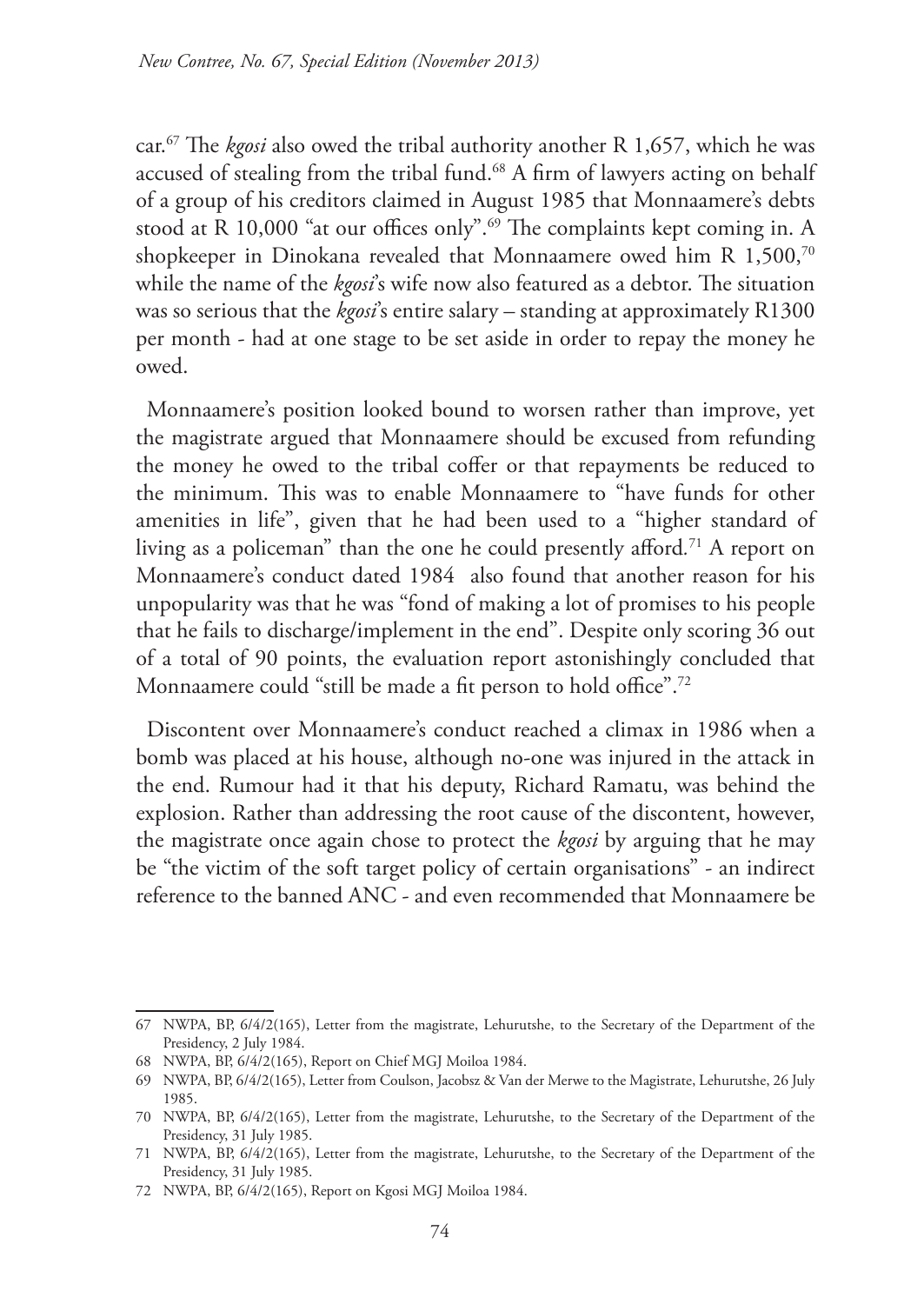granted the use of a gun for self-protection. Meanwhile, the tribal authority was faced once again with having to pay for the damages to the *kgosi*'s house.73

#### **Lekubu and Mokgola**

In this period the question of the chieftaincy in Dinokana came to intersect with the issue of incorporation into Bophuthatswana of two "black spot" villages nearby: Lekubu and Mokgola. The first attempt by the South African government to remove these two villages dated as far back as 1938 but was in the end abandoned with the onset of World War II. In the late 1950s – coinciding with the Zeerust uprising - renewed efforts were made to this effect, but were met with stubborn resistance by the two communities concerned. In 1965, the Lekubu community under the leadership of Lekoloane John Sebogodi took the matter to the Supreme Court, which ruled in their favour by granting an interdict restraining the Minister of Bantu Affairs and the Bantu Affairs Commissioner in Zeerust from taking any further steps towards their removal.74

The status of Lekubu and Mokgola, which had always been precarious, became especially ambiguous after Bophuthatswana's independence in 1977. This was because the two villages lay outside the bantustan's borders - being separated from Bophuthatswana by a corridor of white farms, known as the Marico corridor - and fell under South Africa's jurisdiction. Yet Bophuthatswana had become responsible for providing certain services to the two communities. For example the administration of local schools (including the employment of teachers) in both villages was transferred from the South African Bantu Education Department to the Bophuthatswana's Department of Education in 1978.. Moreover, Mokgola and Lekubu's residents had automatically acquired Bophuthatswana citizenship when the latter became "independent" in 1977.

Lekubu and Mokgola's position was further complicated by the question of the chieftaincy in Dinokana. This was because *Kgosi* Monnaamere was a descendant of Israel Keobusitse, the leader of the group who had broken away from Dinokana to establish Mokgola and Lekubu in the first place. Moreover,

<sup>73</sup> NWPA, BP, 6/4/2(165), Letter from the magistrate, Lehurutshe, to the Secretary of the Department of the Presidency, 6 March 1986.

<sup>74</sup> NWPA, BP, 6/4/2(165), In the Supreme Court of South Africa (Transvaal Provincial Division) in the matter between Lekoloane Sebogodi and the Minister of Bantu Affairs and the Bantu Affairs Commissioner, Zeerust, 1092/1965, 2 August 1965.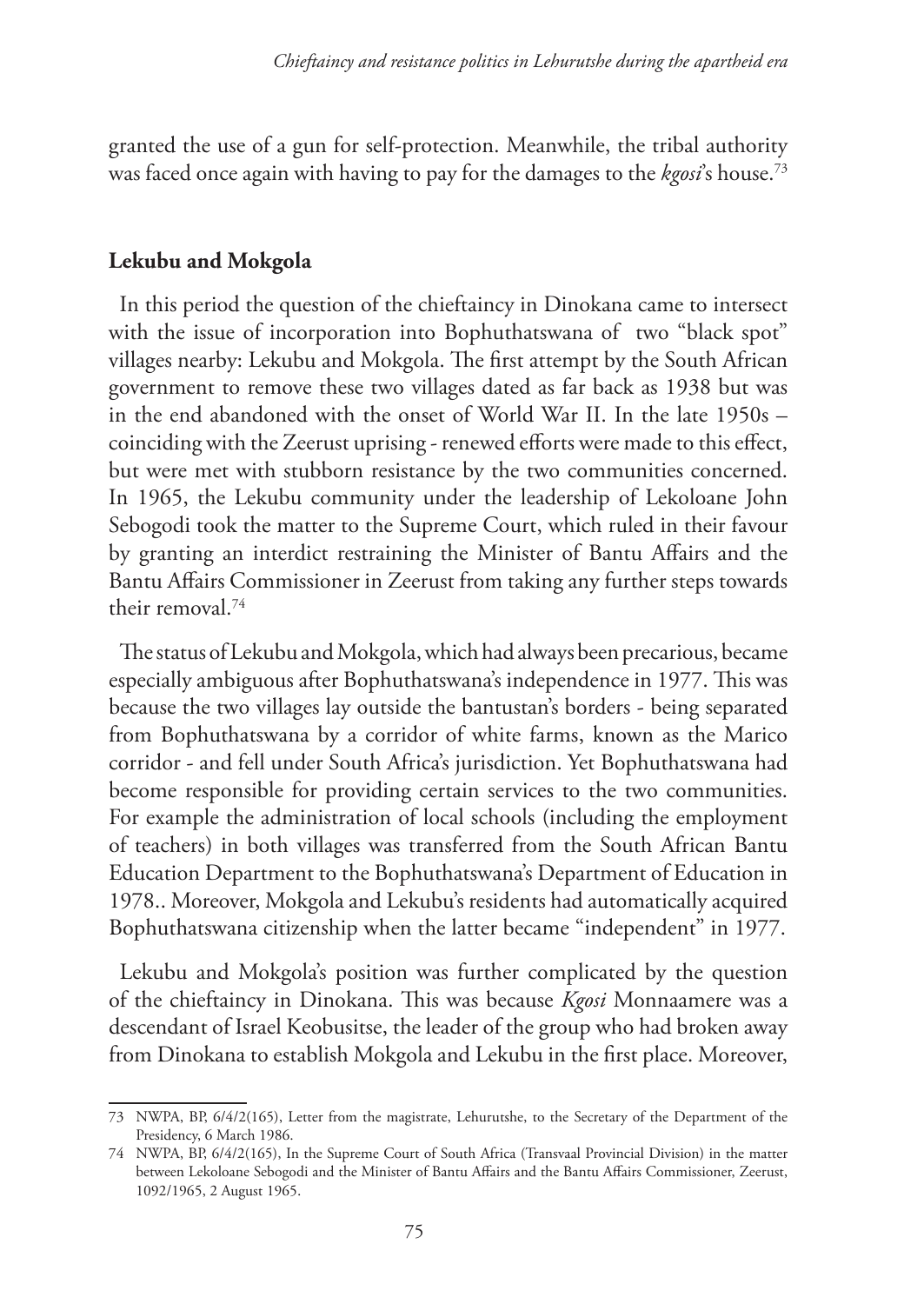although the South African government had never officially recognised Mokgola and Lekubu as independent from Dinokana and considered the two villages as ruled by "headmen" or *dikgosana* (falling within Dinokana's political jurisdiction) rather than "chiefs" or *dikgosi*, the two communities regarded themselves as such - their secession in the early twentieth century had after all been an attempt to seek political autonomy from Dinokana. Moreover, Lekubu had come to consider itself as separate not only from Dinokana, but also from Mokgola, from which it supposedly originated. (Malebele, Lekubu's first *kgosi*, was Israel Keobusitse's brother.) And, to confuse matters even more, Lekubu also owned the farm Mosweu (or Welverdiend, bought in 1927) which now fell within Bophuthatswana's borders.

After Bophuthatswana had become "independent" in 1977, Lekoloane Sebogodi and a delegation from Lekubu met with a group of Bophuthatswana officials to voice some of their grievances and with the idea of cooperating with the Bophuthatswana government. Firstly, the community suffered from a severe shortage of grazing land. In retaliation for their refusal to move, Lekubu's grazing rights on trust farms had long been withdrawn by the South African government. The loss of grazing land was also explained in terms of Lekubu's resistance against betterment schemes, which required that cattle be brand-marked on the necks with the letters Z and S (these marks were used to identify cattle of government trust farms). But fearing that their stock would be diminished, Lekubu had refused to brand their cattle. Non-acceptance of branding measures was used by the government to evict the community from trust farms which they had been using for grazing purposes.

Secondly, the apartheid government had suspended Sebogodi's stipend as a consequence of Lekubu's refusal to move – even if its residents had continued over the years to pay their taxes to the government. Moreover, the authorities also excluded Sebogodi from attending quarterly meetings of the Regional Authority, which involved all the other Bahurutshe *dikgosi* and *dikgosana*.

Finally, Lekubu wanted the Bophuthatswana government, to help with subsidies for the construction of new school buildings. Schools at the village had up until then been entirely build at the expense of the local community, who had been suspicious of applying for financial assistance to the South African government (for example through the Rand for Rand subsidy) for fear that the government would claim that they also had a share in the school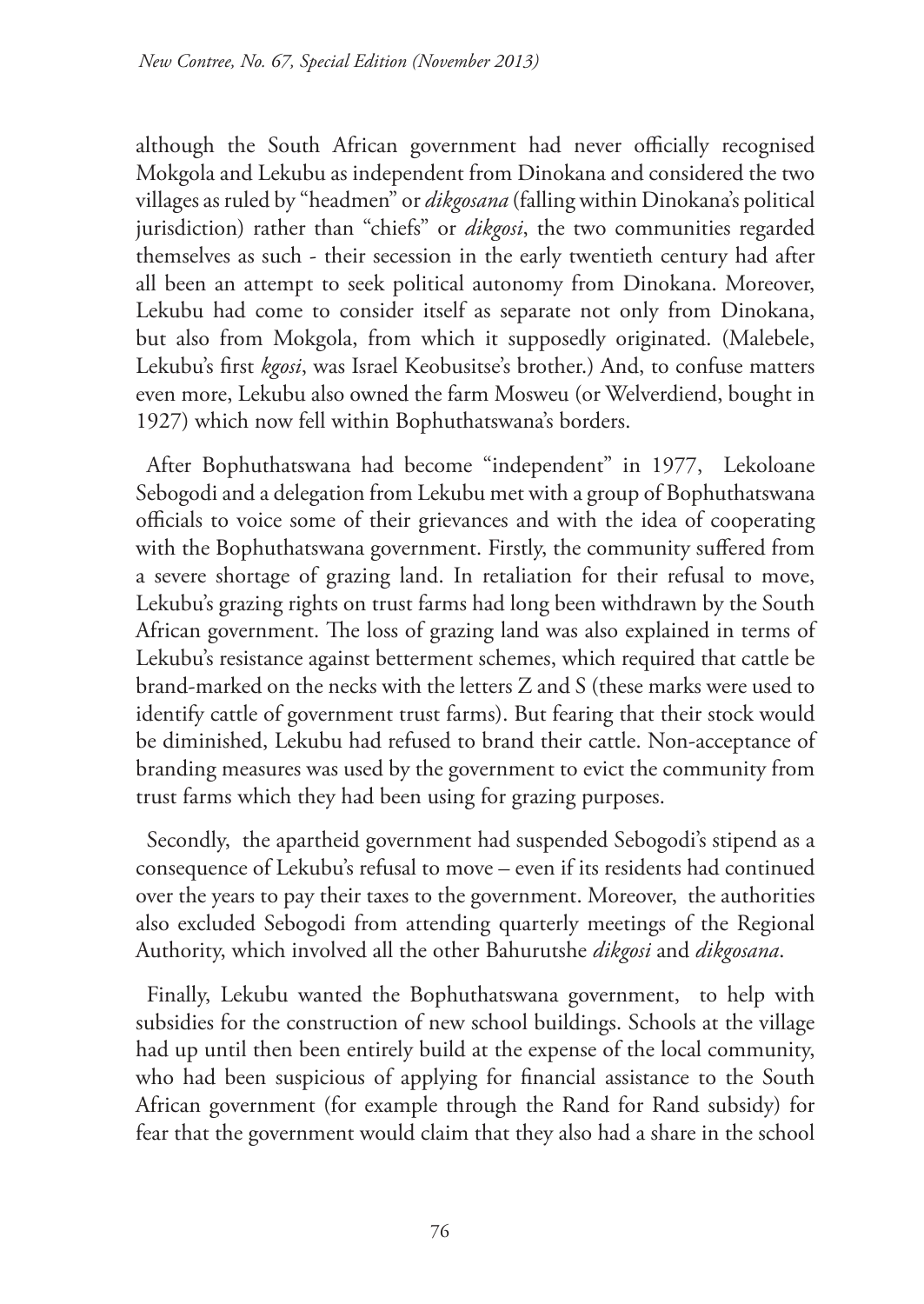buildings - and then use this as an excuse to evict them from their land.<sup>75</sup>

As it turned out, however, Sebogodi's request to be included in the Bahurutshe ba ga Moiloa Regional Authority could not be granted by the South African authorities on the grounds that Lekubu's territory was part of the South Africa, and not Bophuthatswana.<sup>76</sup> For exactly the same reason, Bophuthatswana argued that Sebogodi's salary should be paid by South Africa.<sup>77</sup> So in spite of this approach to the newly "independent" Bophuthatswana bantustan, the community of Lekubu was left to provide for themselves for services which neither Bophuthatswana nor South Africa seemed willing to deliver.

The appointment of *dikgosana* at Mokgola and Lekubu soon became another issue of contention which the two communities – torn between Bophuthatswana and South Africa – were to a certain extent able to turn to their own advantage. During the last years of his rule, *kgosi* Abram Moiloa had asked that David Moswana Moiloa be appointed *kgosana* at Mokgola. But because Mokgola fell under South Africa's jurisdiction, such an appointment could only be made by the Bantu Affairs Commissioner in Zeerust, who was not in favour of it because the South African police were reportedly "not happy".<sup>78</sup> According to a report by the Bophuthatswana intelligence services, "the attitude of headman David Moiloa has always been negative, this being attributed to his political aspirations of the African National Congress".79 In 1958 David Moiloa had been removed from the Marico District to the Province of Natal to serve political banishment as a result of his ANC membership and opposition to the government at the time of the Zeerust uprising. David was the younger brother of Israel Seruthe (who had replaced Abram Moiloa as Dinokana's *kgosi* in 1960) and Monnaamere's uncle.

Abram's request to install David in Mokgola was in the end granted – perhaps as a last gesture to appease the old *kgosi*. But after abram died, differences arose between his successor Monnaamere and David Moiloa which brought to the surface deep-seated animosities. David refused to undersign a

<sup>75</sup> NWPA, BP, 6/4/2(165), Minutes of meeting with the Bahurutshe of Braklaagte under headman LM Sebogodi, 11 October 1978.

<sup>76</sup> NWPA, BP, 6/4/2(165), Letter from the Embassy of the Republic of South Africa to the Department of Foreign Affairs of Bophuthatswana, 27 March 1979.

<sup>77</sup> NWPA, BP, 6/4/2(165), Letter from the Department of Foreign Affairs of Bophuthatswana to the Embassy of the Republic of South Africa, 15 December 1978.

<sup>78</sup> NWPA, BP, 6/4/2(165), Minutes of the meeting of the President with Kgosi RG Moiloa on 10 November 1980 at Mmabatho.

<sup>79</sup> NWPA, BP, 6/4/2(165), Letter from Bophuthatswana Internal Intelligence Service to the Department of the Presidency, 26 July 1984.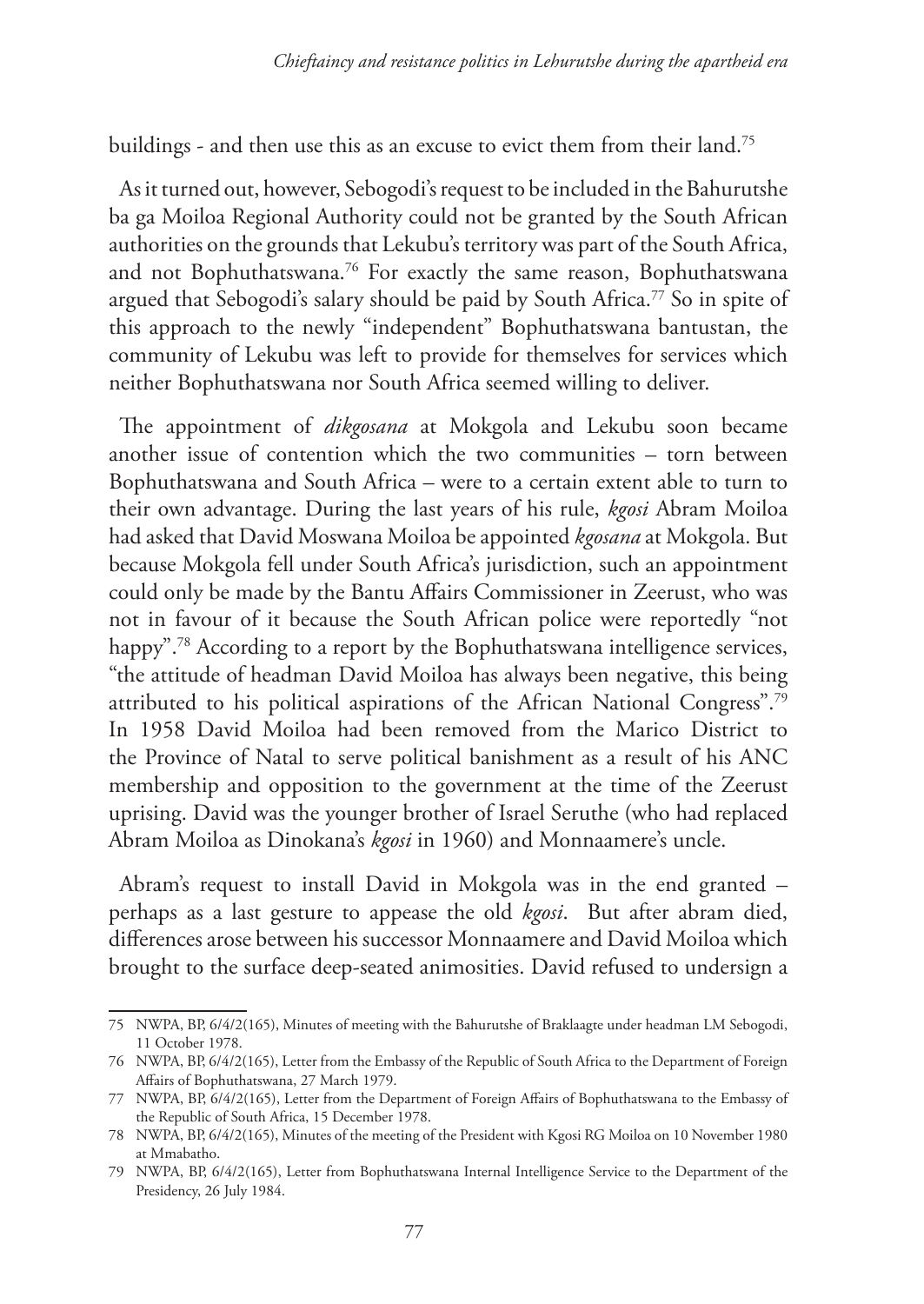document which recognised Monnaamere's authority over Mokgola, 80 while Monnaamere struggled to retain control over the recalcitrant village with the help of the South African authorities. But David Moiloa remained defiant. During a meeting he distanced Mokgola from Dinokana by declaring: "I am not Moiloa's son but born to Keobusitse's elder brother. I don't know why they [Dinokana] can't fight and get punished so that they could go and tell Manyane [Mangope] that they have finished fighting". One of his councillors added: "The very President [Mangope] who encourages and initiates discontent, the very Manyane whose father was a wanderer [the Bahurutshe Boo Manyane had settled at Motswedi from Botswana], how dare he want us to reach a conclusion? Who is he after all?"81

David Moiloa's defiance probably made Monnaamere realise he needed one of his supporters in Mokgola or Lekubu in order to keep the two villages under Dinokana's (and his) authority. The right opportunity presented itself at Lekubu, where the aging Lekoloane Sebogodi (who had been ruling in Lekubu since 1949) was about to step down. Sebogodi had in fact expressed his wish to retire in favour of his eldest son Pupsey. Instead, Monnaamere, with the aid of the Bophuthatswana authorities, now mobilised to have his brother Edwin Moitaasilo Moiloa appointed in Lekoloane's place. As a first step in this direction, an attempt was made in 1985 to install Edwin as headman of the farm Mosweu through the pretext that this land fell within Bophuthatswana's borders.

The findings of a commission of inquiry (consisting of an ethnologist from the Department of the Presidency, Isaac Motile Selebogo, and a South African ethnologist, Mr FGJ Viid) that had investigated the headmanship at Mokgola and Lekubu were used in support of Edwin's appointment at Mosweu. (The commission had apparently been set up at Monnaamere's instigation after a phone call to the Department of the Presidency of Bophuthatswana). Reference was also made to the title deeds of Mosweu, according to which the farm had originally been registered in the name of Edwin's father, George Mosekaphofu (Lekubu's ruler at the time), as further evidence of Edwin's entitlement to the headmanship. The farm had however been bought by Lekubu's residents (with no help from Dinokana), who were therefore strongly opposed to Dinokana now having the final say over who should be

<sup>80</sup> NWPA, BP, 6/4/2(165), Letter from the magistrate, Lehurutshe, to the Department of the President, 8 May 1984.

<sup>81</sup> NWPA, BP, 6/4/2(165), Minutes of a meeting at Mokgola [Leeuwfontein] Tribal Office, 26 November 1984.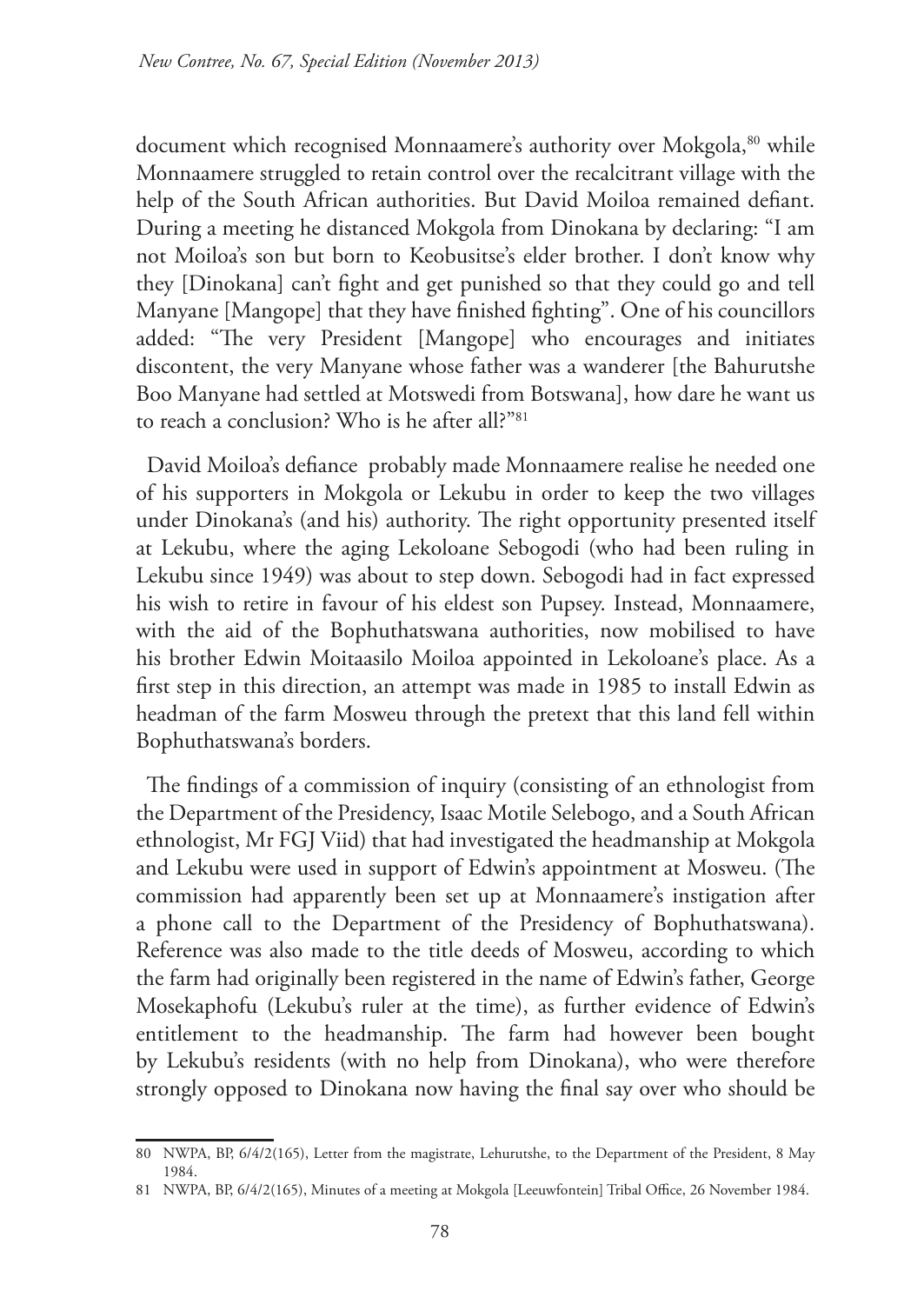in charge of Mosweu. Moreover, Mosweu had never had a separate *kgosana* from Lekubu. The person who looked after the farm had until then been not a headman but a *modisa* (guardian), whom Lekoloane Sebogodi appointed. (The latest *modisa*, Jonas Mafora, had recently died.<sup>82</sup>)

In spite of these differences Edwin was installed at Mosweu in 1985. Shortly after, he extended his claim to the headmanship to Lekubu. This was not the first time that Edwin had challenged Lekoloane's rule. In 1965 the headmanship had been brought before a court after Lekoloane allegedly refused to retire in favour of Edwin. Edwin claimed that Lekoloane, who had been ruling since 1949, had in fact been appointed to act on his behalf as his *rrangwane* (uncle) because Edwin was at the time still young and had not married yet. On the other hand, Lekoloane argued that Edwin's father, Mosekaphoku, had become headman after his own father's death (Malebelele, the first *kgosi* of Lekubu) and Mosekaphoku had been installed by the *kgotla* without official government recognition. Lekoloane's appointment in 1949, on the other hand, had been effected by the then Native Commissioner in Zeerust. Lekoloane also commanded the support and respect of the majority of the Lekubu community because of his firm stance against Lekubu's removal over the years.

 On 14 April 1986 during a meeting of Lekubu's residents at which the Dinokana *kgosi* was also present, Monnaamere tried to depose Lekoloane<sup>83</sup>. This was followed by another meeting between Mangope, Lekoloane Sebogodi, Edwin Moiloa and Monnaaamere on 28 April 1986, when Mangope himself ruled that the headmanship at Lekubu belonged to Edwin.<sup>84</sup> According to tradition, Edwin's supporters argued, headmen must be appointed and not elected. In May 1986 Edwin was formally introduced to Lekubu's residents as the new *kgosana* by Monnaamere, who urged Edwin and Lekoloane to work together. A date for Edwin's official installation was set in August, and the ceremony was to be presided by President Mangope.<sup>85</sup> All of these actions, however, turned out to be unlawful, as the South African and not the Bophuthatswana government was responsible for the appointment of

<sup>82</sup> NWPA, BP, 6/4/2(165), Bahurutshe ba ga Moiloa Tribal Authority: headmanship of Mosweu, minutes of a meeting held on 3 September 1985.

<sup>83</sup> NWPA, BP, 6/4/2(165), Letter from Cheadle, Thompson & State Attorneys to the Office of the State Attorney, Bophuthatswana, Mafikeng 20 May 1987.

<sup>84</sup> NWPA, BP, 6/4/2(165), Minutes of a meeting between President Mangope, MGJ Moiloa, Edwin Moiloa and LJ Sebogodi, 28 April 1986.

<sup>85</sup> NWPA, BP, 6/4/2(165), Letter from the Secretary of the Department of the Presidency to His Excellency [Mangope], 21 May 1986.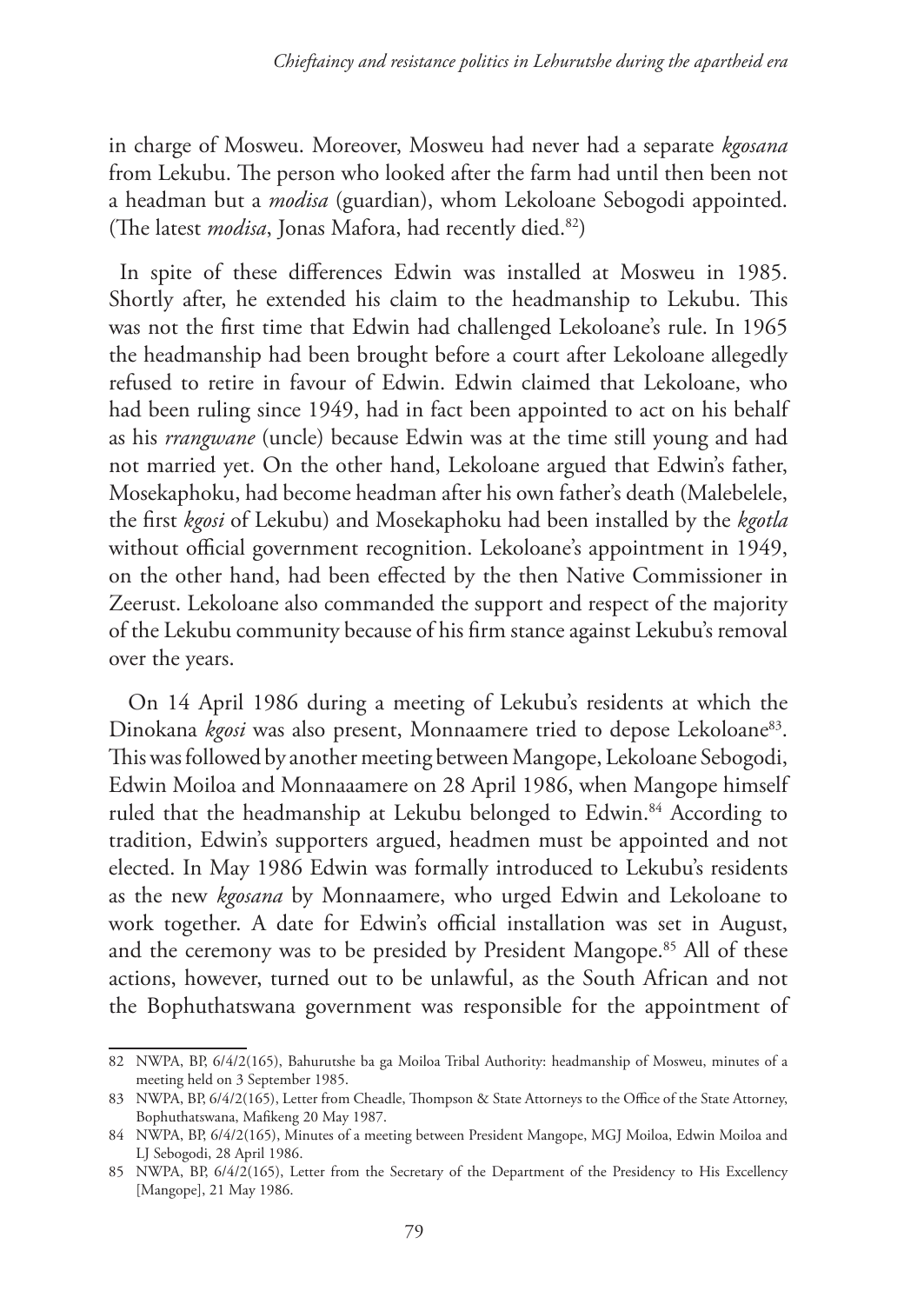headmen at Lekubu. Instead of stepping down, which may have created an opportunity for Edwin to take over, Lekoloane remained in office while his son Pupsey in effect acted on his behalf. In terms of legal process, Lekoloane (who had sought the advice of a firm of lawyers in Johannesburg) could not be forced to retire without involving the State President of the Republic of South Africa, who was the only person with the legal powers to withdraw Lekoloane's appointment certificate.<sup>86</sup>

As a result of the ongoing conflict over the headmanship, Monnaamere complained in a letter to Mangope that Lekoloane Sebogodi had "become disloyal to me and there are strong indications that he and his son [Pupsey] are instigating the tribesmen against the rightful *kgosana* of the area".87 The complaint may have been prompted by an incident which involved Lekoloane and his loyalists marching to the house of Edwin Moiloa "chanting tribal songs, blowing a tribal horn and accusing Monnaamere of being biased" for trying to give the headmanship to his brother Edwin. When the South African police arrived on the scene, Lekoloane reportedly told them that "they were only having 'fun'."88 Only in May 1988 was Edwin't installation confirmed by the responsible South African authorities in the Department of Constitutional Development.89

### **The struggle against incorporation**

Dinokana's tampering with the headmanship at Lekubu with the help of Bophuthatswana came to overlap with the decision to incorporate Lekubu and Mokgola into Bophuthatswana by the South African government. When the incorporation of the two villages, with a combined population of approximately 15,000 people, was finalised by the South African and Bophuthatswana governments in late 1986, the question of Lekubu's headmanship was temporarily set aside.

 In the late 1970s, the issue of Lekubu and Mokgola's removal had begun to raise its head again when the South African government appointed a Commission on Cooperation and Development to make recommendations

<sup>86</sup> NWPA, BP, 6/4/2(165), Letter from the Secretary of the Department of the President to the President, Bophuthatswana, 30 October 1986.

<sup>87</sup> NWPA, BP, 6/4/2(165), Letter from MJG Moiloa to President Mangope, 17 November 1986.

<sup>88</sup> NWPA, BP, 6/4/2(165), Report from Intelligence Services to the Secretary of the Department of the Presidency, Bophuthatswana, 16 September 1986.

<sup>89</sup> NASA, BTS 1/230/9/1/1, Letter by PW van Niekerk, Head of Constitutional Development Services, Pretoria, To whom it may concern, 29 December 1989.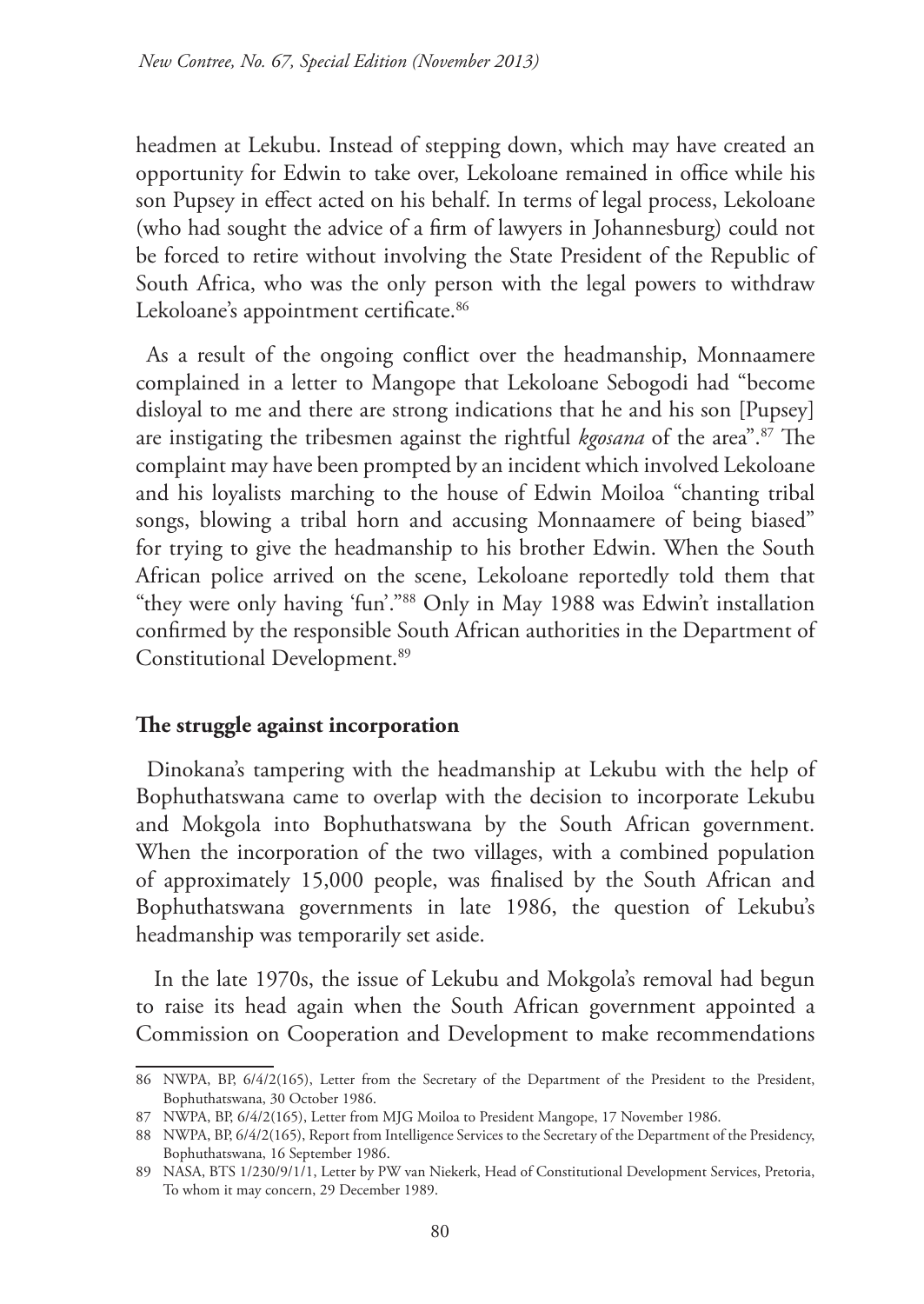for land consolidation in the "homelands" and for the elimination of "black spots". In 1980 the Borders of Particular States Extension Act was passed to allow for the consolidation of the "homelands' '' haphazard borders with the aim of garnering some political legitimacy. This act made possible the incorporation of entire communities by what came to be aptly described as "the stroke of a pen". Unlike the old strategy of forced removals – which were not only highly unpopular, but also attracted much unwanted publicity both in South Africa and internationally - incorporation did not require the involvement or the consent of the communities concerned, nor did it allow them to resort to their final instrument of defiance - to physically resist being moved.90

In 1979 the Commission on Cooperation and Development indicated that communities of Lekubu and Mokgola should be removed to the farms Bergvliet 23 and Rietgat 91, which were to be incorporated into Bophuthatswana. An enquiry was then made by the Bophuthatswana Department of Urban Affairs and Land Tenure as to whether the white corridor of farms separating Lekubu and Mokgola from Bop's borders could not be bought instead – in which case the two villages in question would not have to be removed.<sup>91</sup> Between 1983 and 1985 the Commission met several times to discuss the future of the Marico corridor, but the Lekubu and Mokgola communities were not consulted in the process. By 1986 the resistance by white farmers in the area to sell their farms had largely waned under the onslaught of a prolonged period of drought,92 and the South African and Bophuthatswana governments were able to finalise an agreement according to which Lekubu and Mokgola would be incorporated into Bophuthatswana by annexing their land through newly acquired farms in the Marico corridor.

The Lekubu community first heard about these incorporation plans from the Bantu Affairs Commissioner in Zeerust in July 1986. An emergency tribal meeting was immediately called to discuss the issue. Here a unanimous resolution committing Lekubu's residents to oppose incorporation was passed, and three thousand people signed a petition voicing their opposition. A decision was also taken that residents should renounce their Bophuthatswana

<sup>90</sup> NASA, BTS 1/230/9/1/1, Letter from JA Sutherland, Johannesburg, to FW de Klerk, Pretoria, 20 September 1989.

<sup>91</sup> NWPA, BP, 6/4/2(165), Letter from the Secretary for Health and Social Care to the Department of Foreign Affairs, Montshiwa, 30 July 1079.

<sup>92</sup> *Weekly Mail*, 12-18 September 1986.